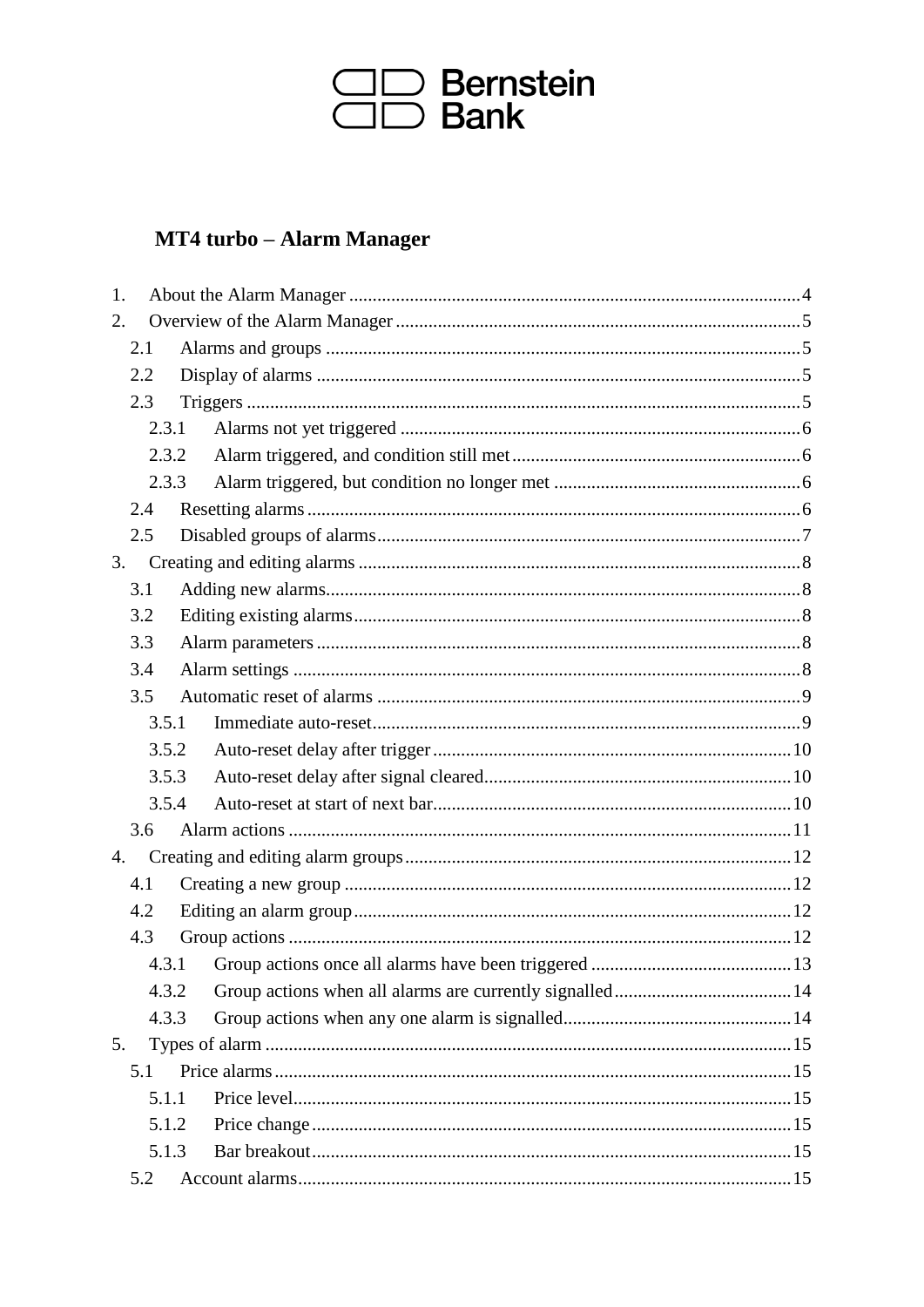# **CD** Bernstein<br>CD Bank

| 5.2.1 |  |
|-------|--|
| 5.2.2 |  |
| 5.2.3 |  |
| 5.2.4 |  |
| 5.2.5 |  |
| 5.3   |  |
| 5.3.1 |  |
| 5.3.2 |  |
| 5.3.3 |  |
| 5.3.4 |  |
| 5.4   |  |
| 5.4.1 |  |
| 5.4.2 |  |
| 5.5   |  |
| 5.5.1 |  |
| 5.5.2 |  |
| 5.6   |  |
| 5.6.1 |  |
| 5.6.2 |  |
| 5.6.3 |  |
| 5.6.4 |  |
| 5.6.5 |  |
| 5.6.6 |  |
| 5.6.7 |  |
| 6.    |  |
| 6.1   |  |
| 6.1.1 |  |
| 6.1.2 |  |
| 6.2   |  |
| 6.2.1 |  |
| 6.2.2 |  |
| 6.2.3 |  |
| 6.3   |  |
| 6.3.1 |  |
| 6.3.2 |  |
| 6.3.3 |  |
| 6.3.4 |  |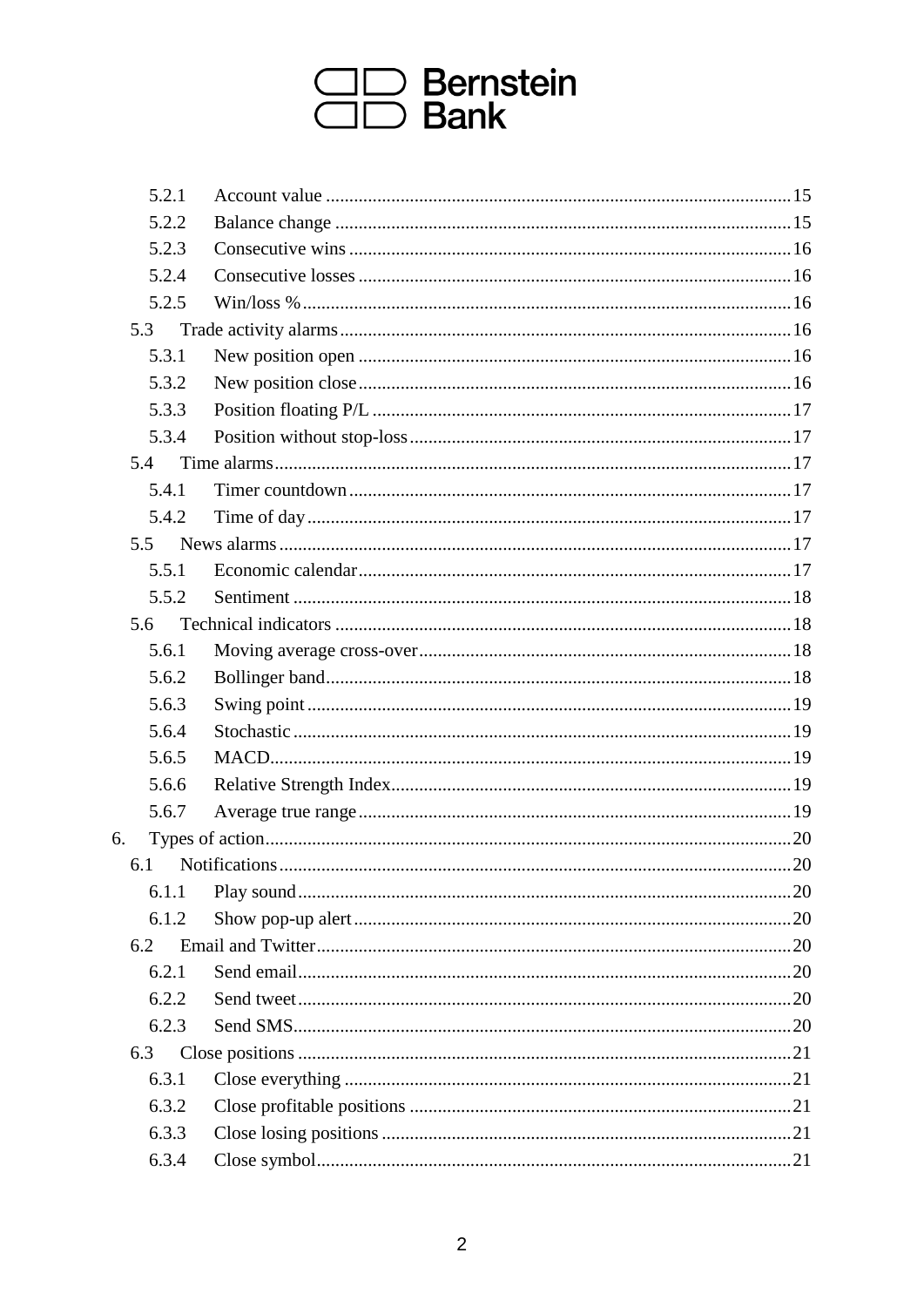# **CD** Bernstein<br>CD Bank

| 6.4                              |  |  |
|----------------------------------|--|--|
| 6.4.1                            |  |  |
| 6.4.2                            |  |  |
| 6.5                              |  |  |
|                                  |  |  |
|                                  |  |  |
|                                  |  |  |
|                                  |  |  |
| 6.6.2                            |  |  |
| $7_{\scriptscriptstyle{\ddots}}$ |  |  |
| 7.1                              |  |  |
| 7.2                              |  |  |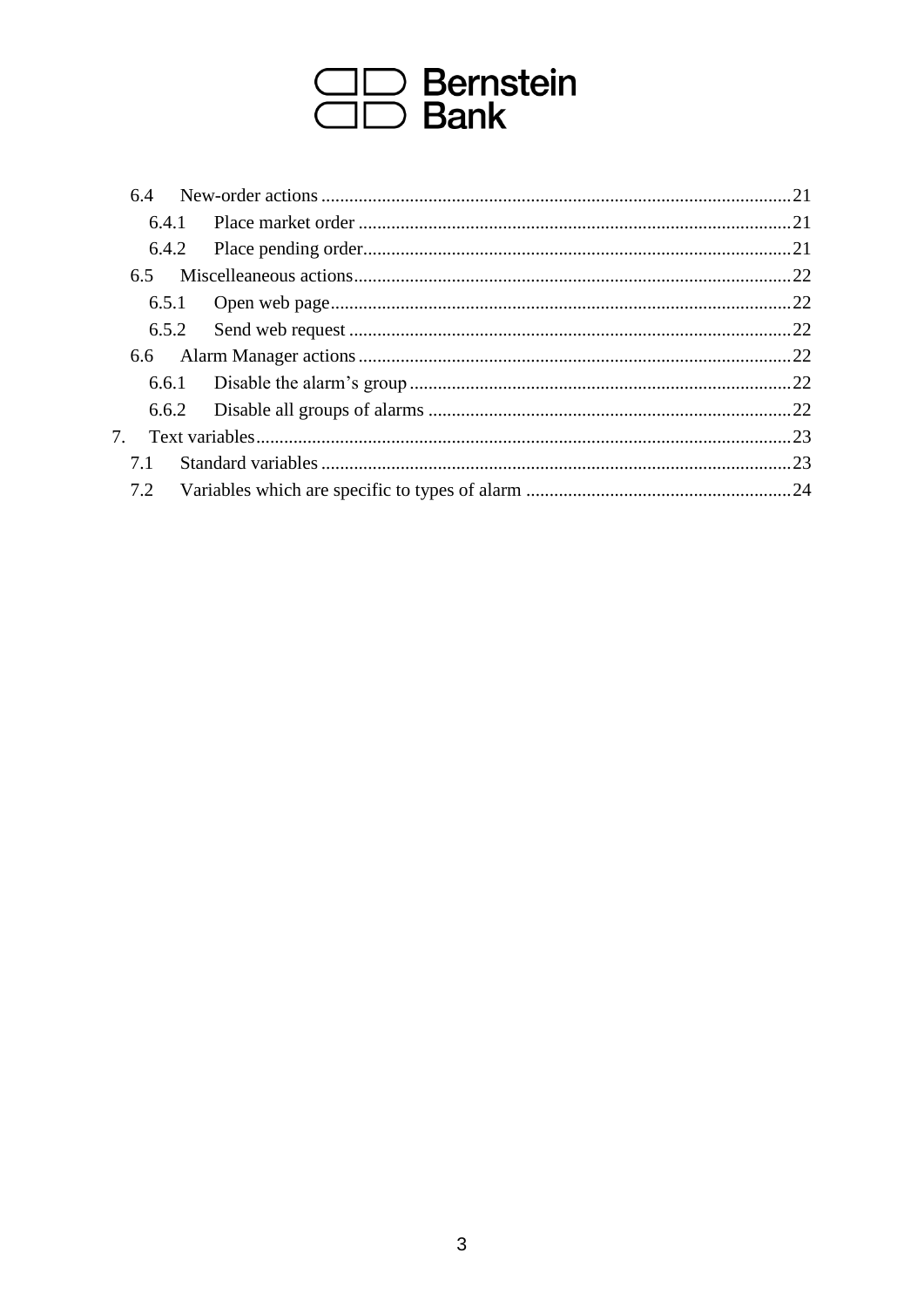

#### <span id="page-3-0"></span>**1. About the Alarm Manager**

The Alarm Manager lets you do three main things:

- Get notifications about events on your account, and in the market
- Take automatic actions when events occur
- Send automatic updates to your followers via Twitter, email, or SMS

In essence, the Alarm Manager is a set of building blocks which you can use to create a completely personalised and automated trading companion. For example, you can use the Alarm Manager to do any and all of the following:

- Warn you on screen (or by email, or SMS) if your margin usage exceeds 20%
- Close all losing positions if drawdown on your account exceeds 10%
- Send a message to followers on Twitter (or email or SMS) every time you trade
- Automatically place orders or close positions at a time in the future, e.g. "at 2pm" or "in 30 minutes time"
- Warn yourself if you have open positions without a stop-loss
- Automatically place orders or close positions based on technical indicators such as RSI or moving-average crosses
- Send a message to followers on Twitter whenever there is a new 30-day high in an instrument
- Display a message congratulating yourself if you have 3 consecutive winning trades
- Remind yourself to stop trading if you have 4 consecutive losing trades, or if your balance declines by more than 3%, or if your win/loss % falls below 30%
- Show a message 10 minutes before high-impact events in the economic calendar
- Place a new order when RSI is above 70 on three different timeframes
- Place a new order if RSI goes above 70 **or** there is a MACD cross of the signal line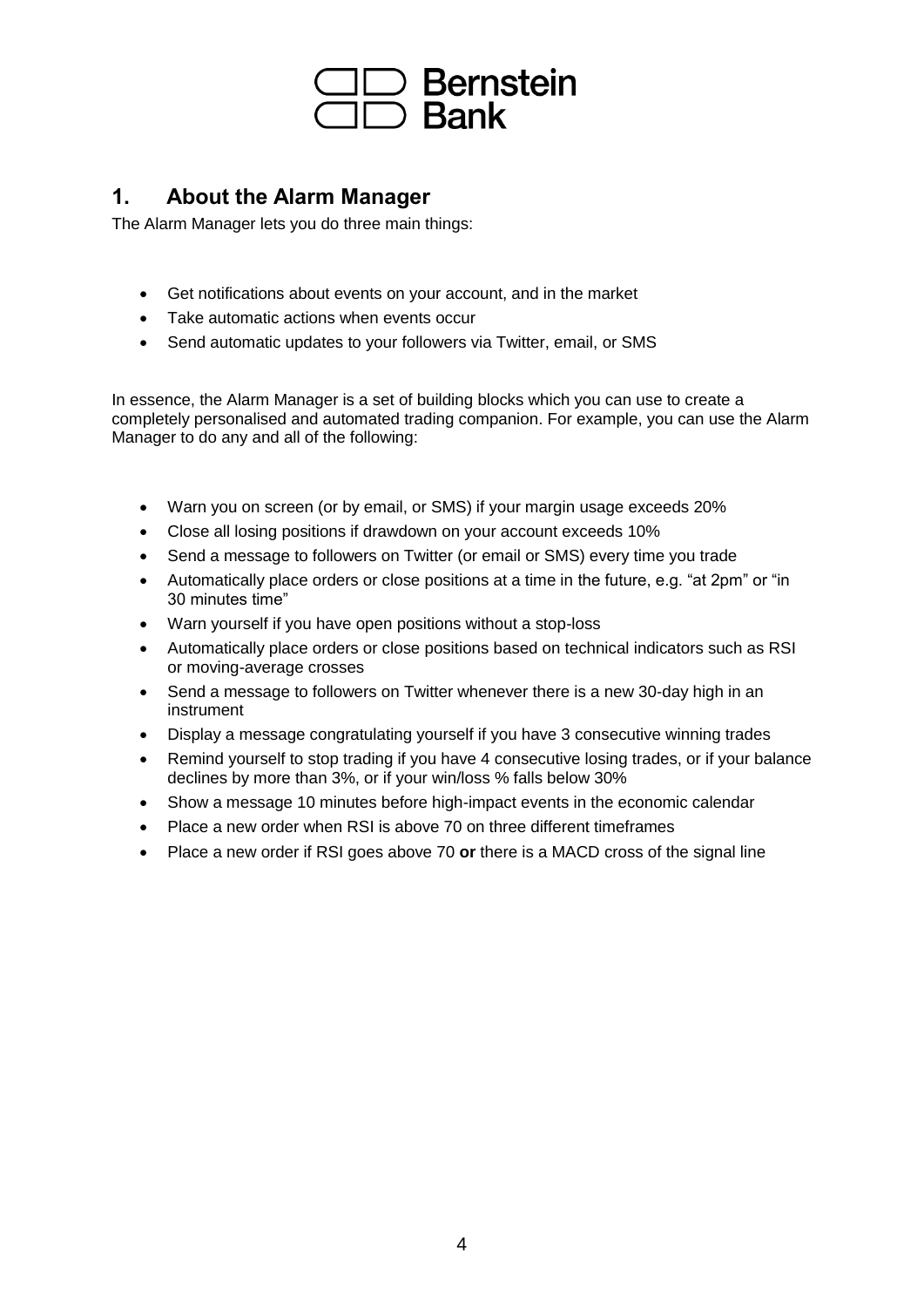

#### <span id="page-4-0"></span>**2. Overview of the Alarm Manager**

#### <span id="page-4-1"></span>*2.1 Alarms and groups*

When you first run the Alarm Manager it will display some example alarms, divided up into groups such as "Account alarms" and "News alarms". (These alarms are for demonstration purposes only and do not have any actions attached to them.)

A group is just a label, to help you organise your alarms. You can put any type of alarm into any group.

Each alarm can have any number of actions associated with it. For example, when an alarm is triggered it can pop up a message, and/or place a trade, and/or send an email.

#### <span id="page-4-2"></span>*2.2 Display of alarms*

The display of each alarm looks like the following example:

Open profit % 
$$
< -10\%
$$

This shows the condition for the alarm (e.g. open loss of more than 10%); the current value (e.g. -7.5%); and whether the alarm has been triggered.

The trigger on the right can have two states:



You can edit an alarm by clicking on the text display on the left, and you can [reset](#page-5-3) an alarm by clicking on the trigger on the right.

#### <span id="page-4-3"></span>*2.3 Triggers*

An alarm is either already triggered or not yet triggered, but an alarm can have *three* states: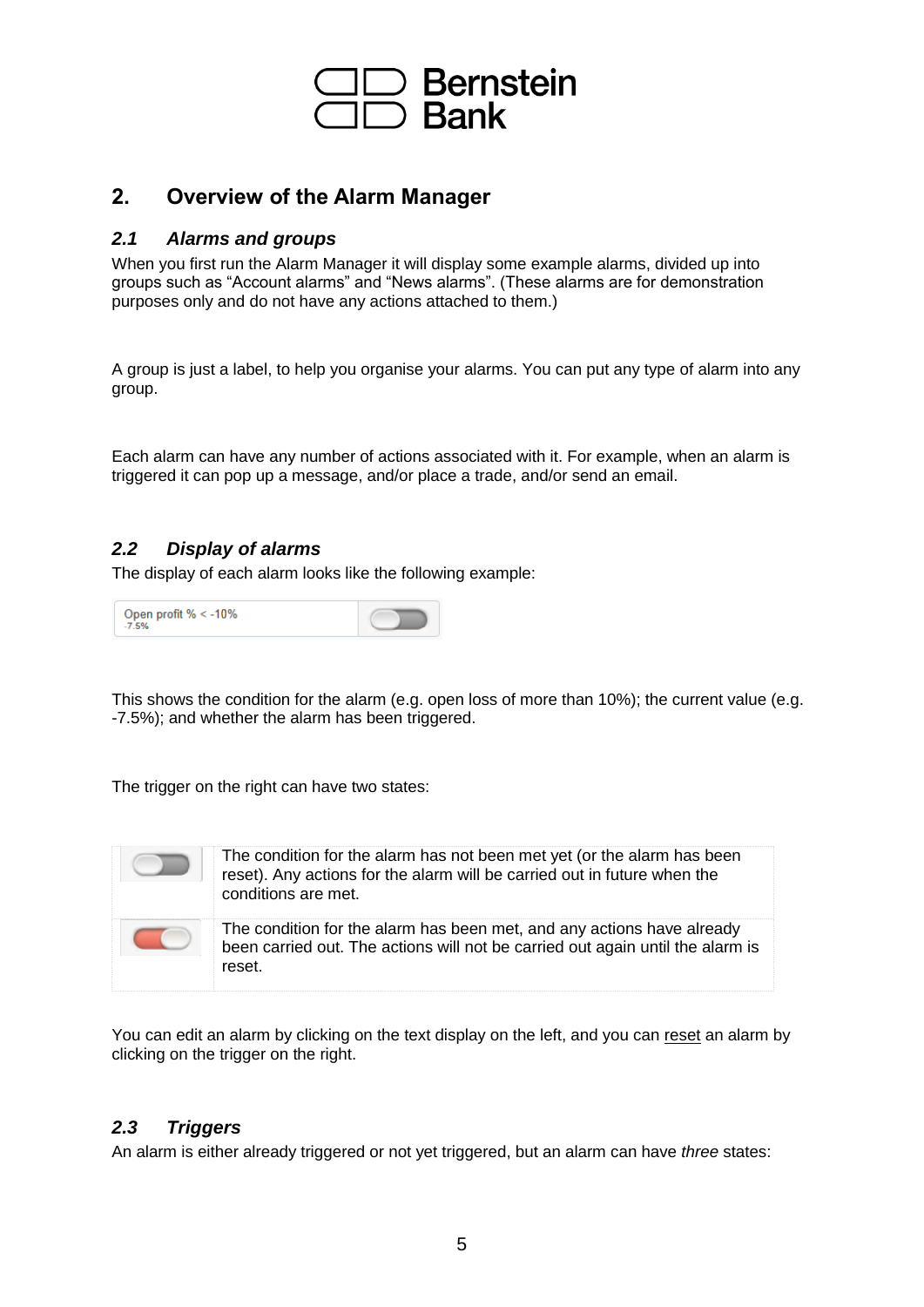

- Not triggered yet
- Triggered, and the condition for the alarm is still met
- Triggered, but the condition is no longer met.

#### <span id="page-5-0"></span>**2.3.1 Alarms not yet triggered**

If an alarm has not yet been triggered then it will look like the following example:



#### <span id="page-5-1"></span>**2.3.2 Alarm triggered, and condition still met**

If an alarm has been triggered, and the condition for the alarm also still applies, then it will look the following example:



For example: the alarm is set to go off if margin usage exceeds 10%, and margin usage is *currently* above 10%. (An alarm cannot be [reset](#page-5-3) if it is in this state.)

#### <span id="page-5-2"></span>**2.3.3 Alarm triggered, but condition no longer met**

If an alarm has been triggered, but since then the condition is no longer met, then it will look like the following example:



For example: the alarm is set to go off if margin usage exceeds 10%. Margin usage in the past rose about 10%, and the alarm was triggered, but margin usage is now back below 10%.

#### <span id="page-5-3"></span>*2.4 Resetting alarms*

Any actions for an alarm are carried out when the alarm is triggered. For example: when margin usage rises above 10%, or when there is a moving-average cross etc.

The actions are not carried out again until (a) the alarm is reset and (b) it is then triggered again.

You can reset an alarm manually by clicking on the trigger:  $\Box$  You can also configure alarms to reset automatically after a period of time such as 10 minutes.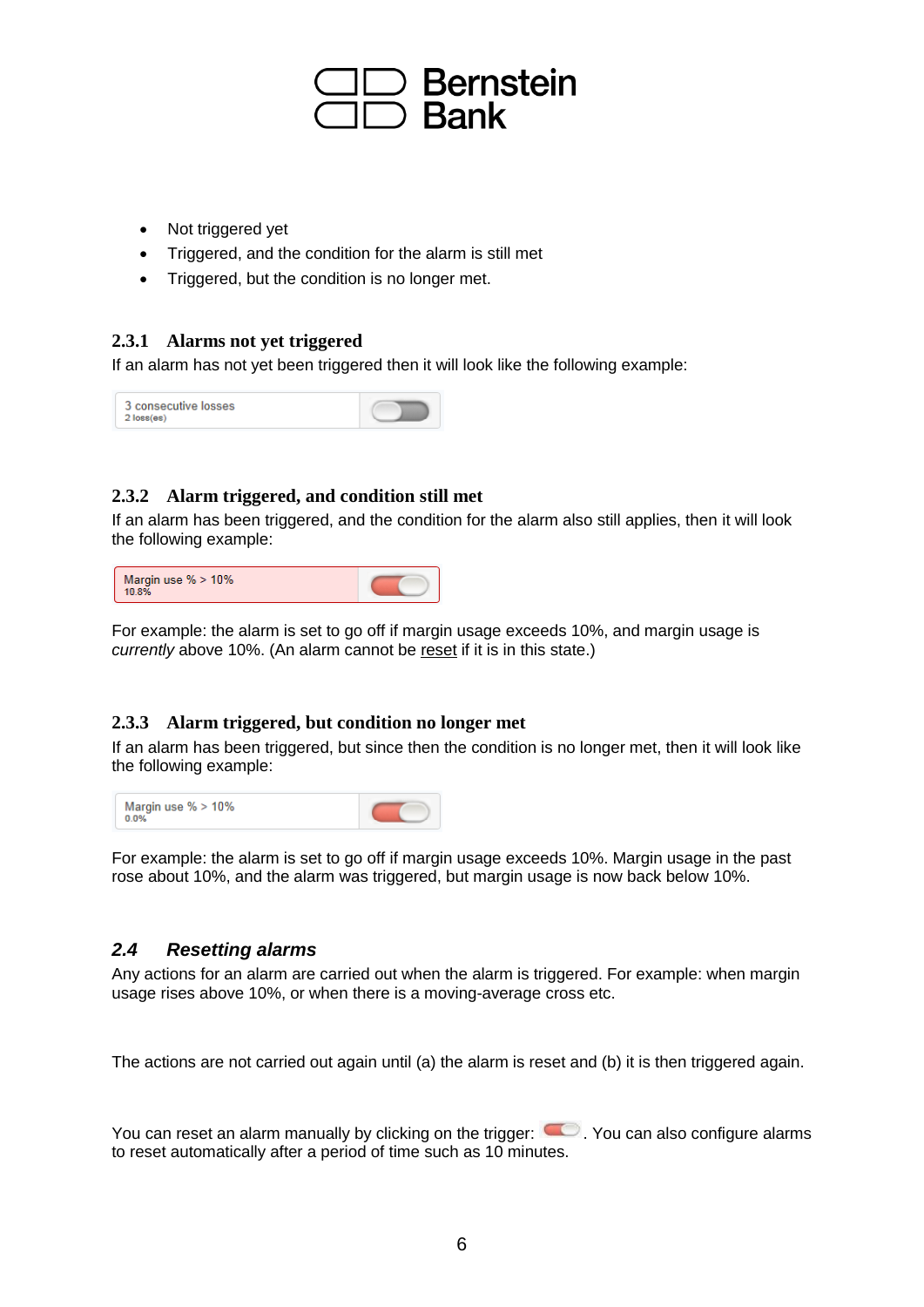

You cannot manually reset an alarm if it would go off again immediately. For example, you have an alarm on margin usage above 10%, and margin usage is *currently* above 10% and the alarm has been triggered. This alarm cannot be reset at the moment because margin usage remains above 10%, and the alarm would go off again immediately.

#### <span id="page-6-0"></span>*2.5 Disabled groups of alarms*

You can disable groups of alarms to stop them going off. A disabled group looks like the following example:

| <b>Account alarms</b>                       |  |  |  |
|---------------------------------------------|--|--|--|
| Open profit % $<$ -10%<br>$-7.9%$           |  |  |  |
| EURUSD M/A H1 20 < 50<br>1.363476  1.364569 |  |  |  |
| <b>Timer finished</b>                       |  |  |  |

While a group is disabled, all the alarms in it continue to update, but they are not triggered when their conditions are met, and no actions are carried out.

There are two purposes for disabling groups of alarms:

- You can do this manually to prevent alarms going off without having to permanently delete the alarms
- You can use actions on alarms to disable a group. In effect, you can create a "onecancels-all" group of alarms where the first alarm to trigger prevents all the others from triggering.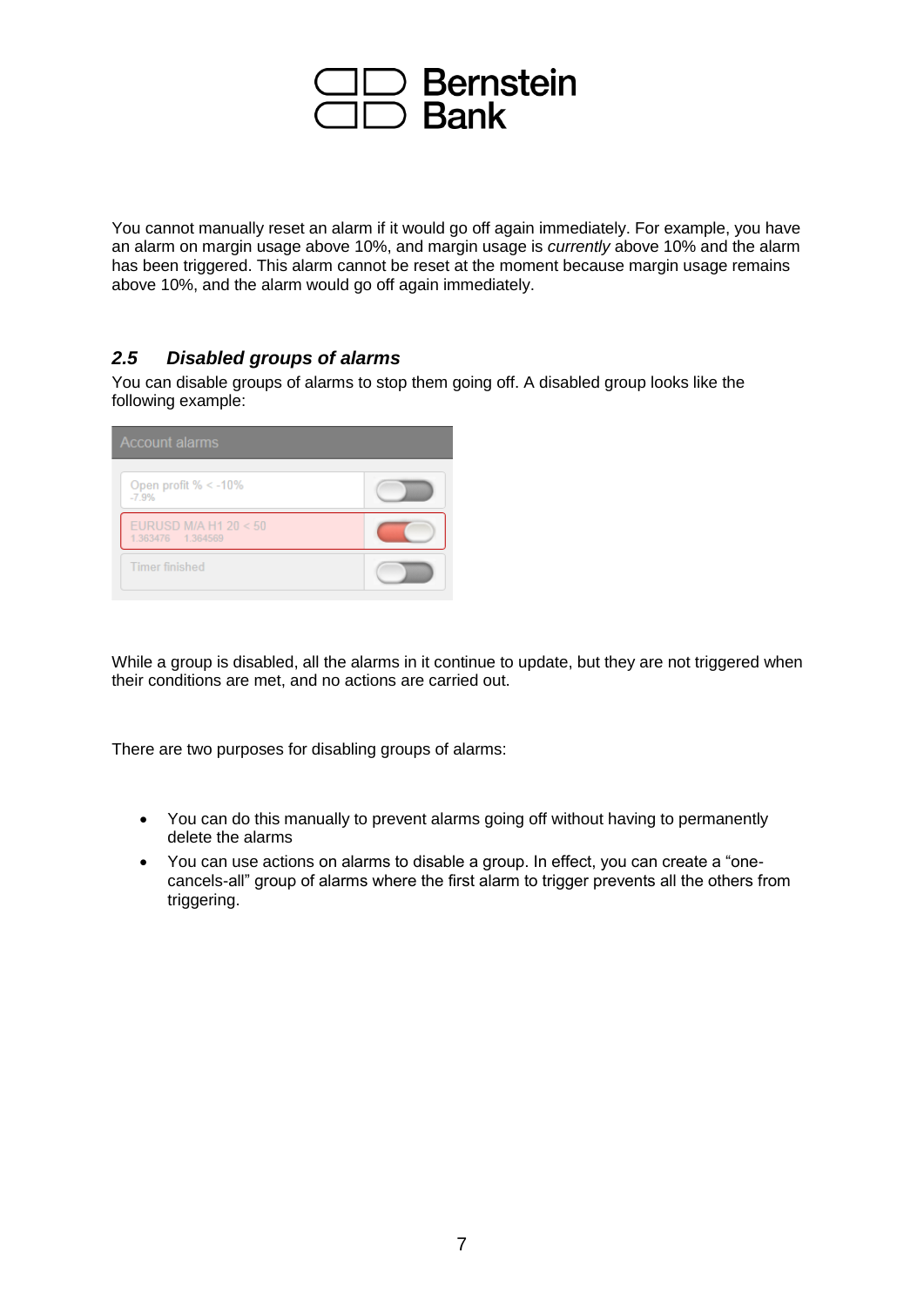

#### <span id="page-7-0"></span>**3. Creating and editing alarms**

The different types of alarm are listed [separately below.](#page-14-0)

#### <span id="page-7-1"></span>*3.1 Adding new alarms*

You create a new alarm in a group by clicking on the "add" button next to the group's name:

If you want to create a new alarm in a *new* group, then you simply choose a new group name when configuring the alarm: change the group name in the "Alarm settings" section.

The different types of alarm are listed separately below. (This list is constantly being extended, but some types of alarms are not available on some trading platforms.)

#### <span id="page-7-2"></span>*3.2 Editing existing alarms*

You can edit an existing alarm by clicking on the text of its display. (Clicking on the trigger to the right of the alarm resets the alarm.)

#### <span id="page-7-3"></span>*3.3 Alarm parameters*

Almost all types of alarm have parameters which you can change. For example: the number of consecutive losing trades before an alarm goes off; the timeframe and number of bars for a MACD calculation; the time period for a countdown etc.

These parameters are described in the list of alarms below.

#### <span id="page-7-4"></span>*3.4 Alarm settings*

Every alarm has general settings which you can change:

| Alarm settings                                             | <b>Alarm settings</b>                                                    |  |  |
|------------------------------------------------------------|--------------------------------------------------------------------------|--|--|
| v<br>(None)<br>Auto-reset:<br>$\bullet$ More $\bullet$<br> | (None)<br>$\checkmark$<br>Auto-reset:<br><b>Account alarms</b><br>Group: |  |  |
| <b>Alarm actions</b>                                       | Plain<br>$\checkmark$<br>Normal style:                                   |  |  |
| (no actions for this alarm)<br>Add action                  | Red<br>$\check{}$<br>Signalled style:<br>Fixed caption:                  |  |  |

• Automatic reset (described below)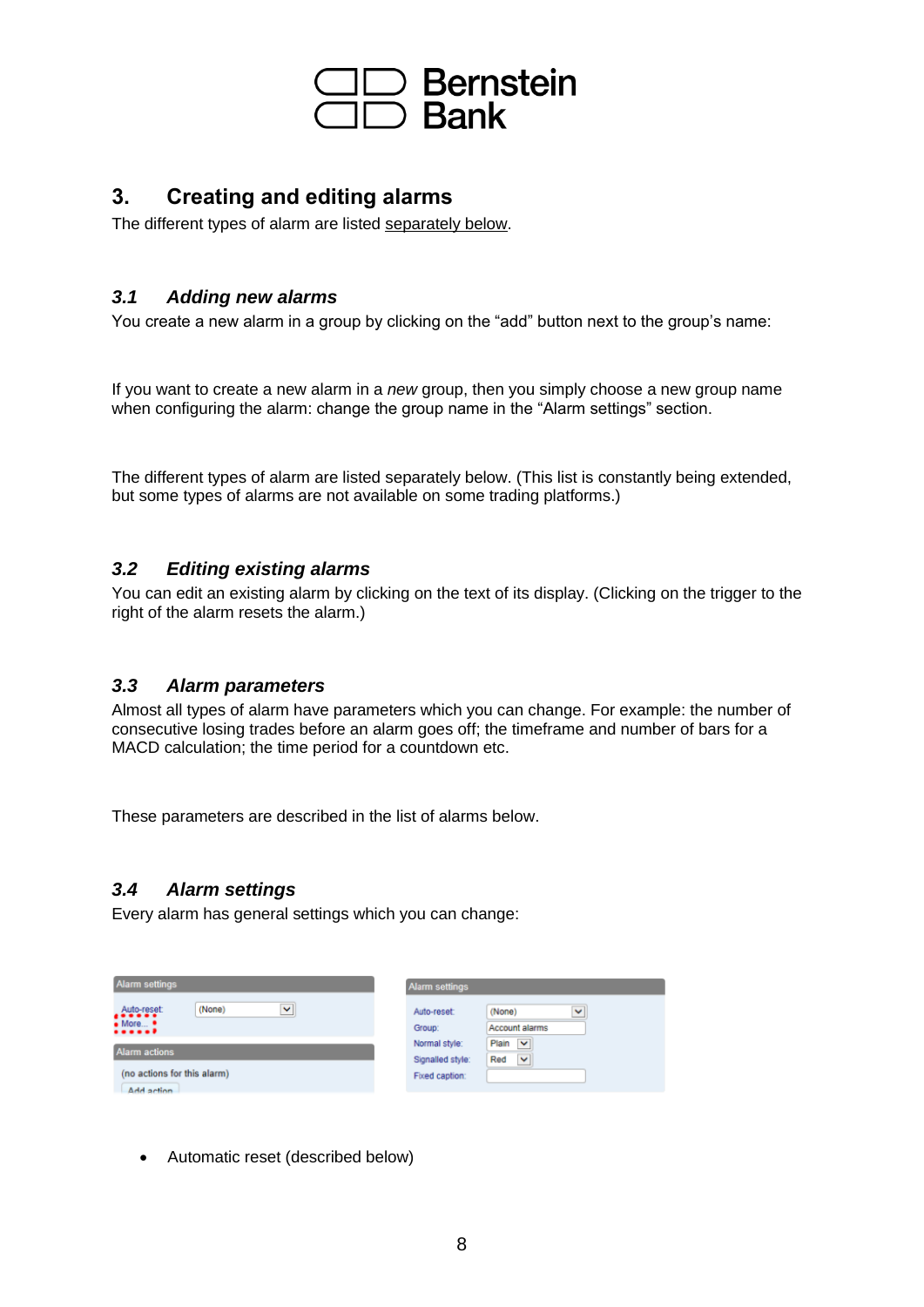

- The group to which the alarm belongs. You can create a new group simply by entering a new name in the field.
- The graphical style of the trigger icon when the alarm is and is not triggered. For example, you can have more important alarms displayed in red and less important alarms displayed in blue.
- You can replace the usual text for the alarm with a fixed caption. For example, if you have an alarm on 5 consecutive losses, then you can use the fixed caption so that the title of the alarm becomes "Stop trading!" instead of "5 consecutive losses".

#### <span id="page-8-0"></span>*3.5 Automatic reset of alarms*

As described above, an alarm's [actions](#page-10-0) are carried out once when the alarm is triggered, and they are not carried out again until after the alarm has been reset. For example, if you have a message box when margin usage exceeds 10%, then the message is displayed when margin goes over 10%, but it does not *keep* being displayed if margin usage *remains* over 10%.

However, you can configure alarms so that they are reset automatically. For example, you can get a warning when margin usage goes over 10%, and you can configure the alarm to reset if margin usage falls below 10% for at least 5 minutes. You will get another message if margin usage goes above 10%; falls below 10% for at least 5 minutes; and then rises back above 10%.

There are four different types of auto-reset:

- Immediate reset
- Timed reset after trigger
- Timed reset after the signal clears, i.e. after the conditions for the alarm are no longer met
- Reset at the start of the next bar (only applicable to technical indicators and price alarms)

#### <span id="page-8-1"></span>**3.5.1 Immediate auto-reset**

Immediate auto-reset is only available on some types of alarm. You can only use it on an alarm which cannot go off again immediately (because otherwise you could do something like sending yourself an endless stream of emails because the alarm is resetting and then going off again immediately, over and over again).

For example: you can use immediate auto-reset on a timer countdown. If you have a timer set to 5 minutes, with immediate auto-reset, then its actions will be carried out *every* 5 minutes.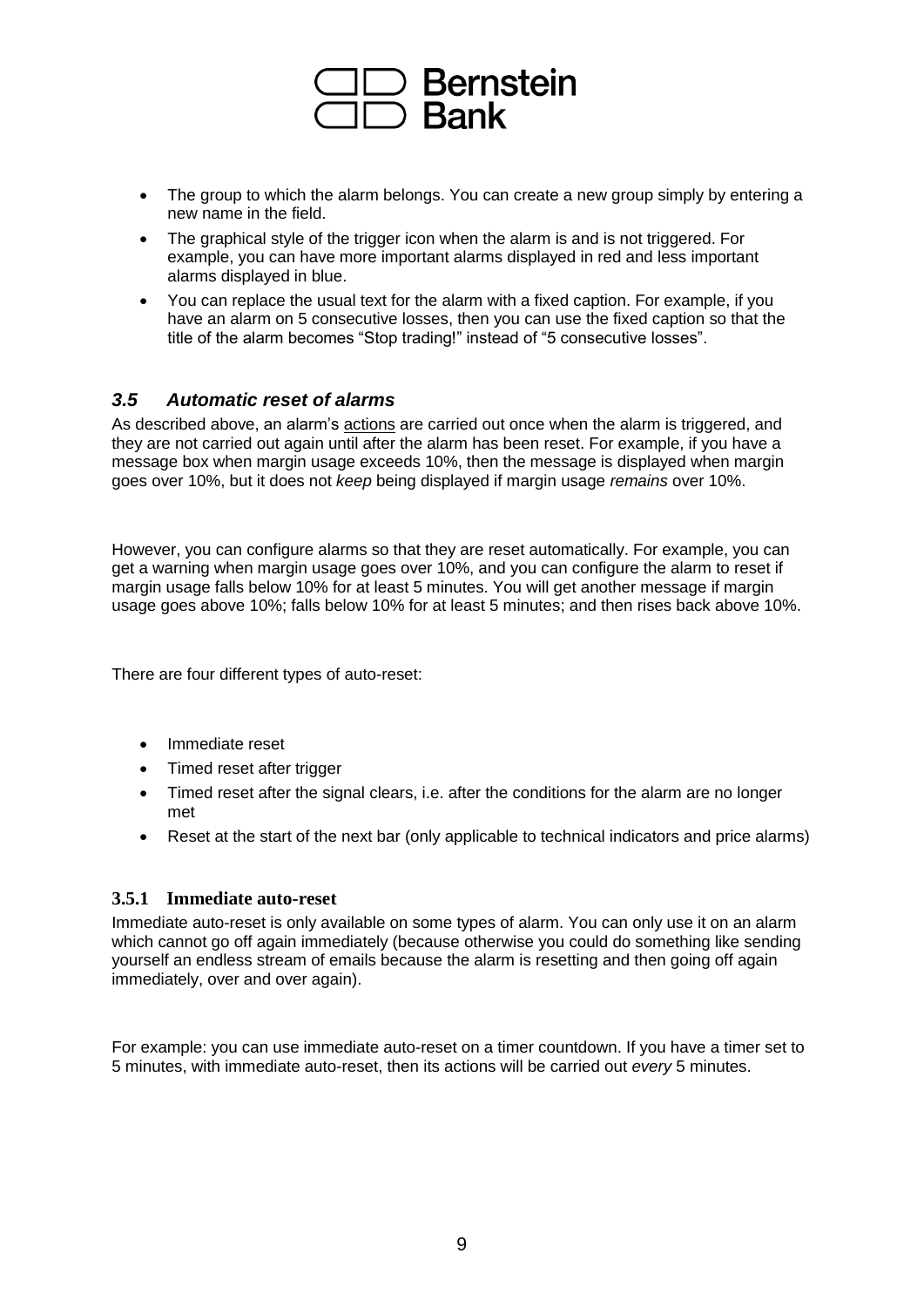## )Bernstein<br>)Bank

#### <span id="page-9-0"></span>**3.5.2 Auto-reset delay after trigger**

You can configure an alarm to reset after a fixed delay from the time it is triggered, even if the conditions for the alarm are still met.

For example: you set an alarm on margin usage, and you want to be warned every 10 minutes even if margin usage simply stays above the threshold such as 25%

You configure the alarm to auto-reset 10 minutes after it is triggered. If, 10 minutes later, margin usage is above the threshold then the alarm will go off again, regardless of whether or not margin usage had fallen below the threshold during those 10 minutes.

#### <span id="page-9-1"></span>**3.5.3 Auto-reset delay after signal cleared**

You can configure an alarm to reset after a fixed delay from the time when its conditions are no longer met.

For example: you set an alarm on margin usage, but you do **not** want repeated alerts if margin usage simply stays above the threshold such as 25%.

You configure the alarm to auto-reset 5 minutes after the signal is cleared. You will then get two separate alerts if the following happens:

- Margin usage rises above 25%
- Margin usage falls below 25% and stays there for at least 5 minutes
- Margin usage rises back above 25%

In this scenario you will **not** get repeated alerts if the following happens:

- Margin usage rises above 25%
- Margin usage briefly falls below 25% (e.g. for 30 seconds)
- Margin usage rises back above 25%

#### <span id="page-9-2"></span>**3.5.4 Auto-reset at start of next bar**

For technical indicators only, such as RSI and MACD, you can configure alarms to auto-reset at the start of the next bar.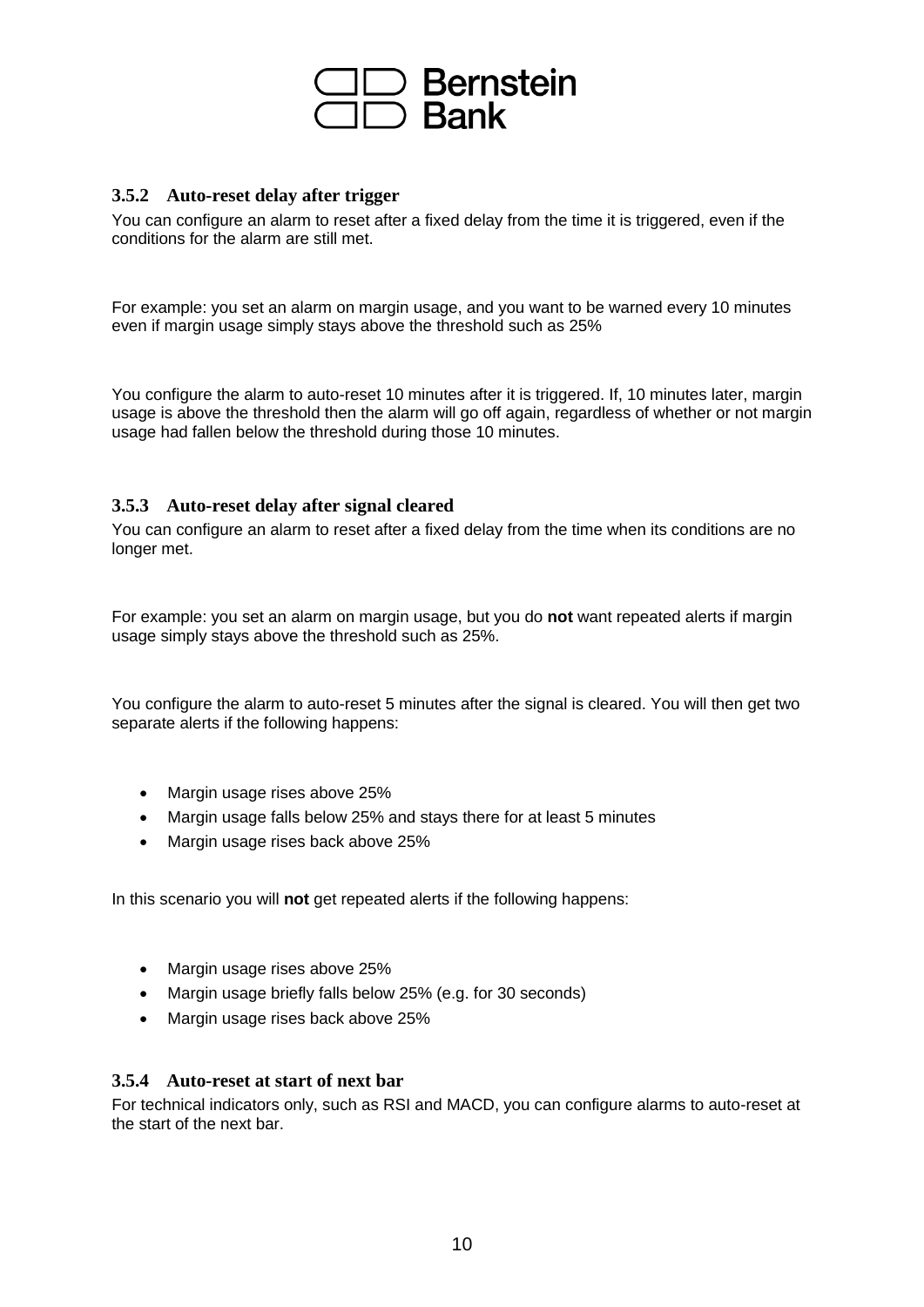## Bernstein<br>Bank

For example: you want to be notified about new 30-day highs, but you do not want repeated notifications during the *same* day as new highs are continually reached.

You create a bar-breakout alarm which monitors the previous 30 days, and you configure the auto-reset to be "start of next bar". You will get one notification today if a new high is set, and you will get another notification tomorrow if today's new high is then breached tomorrow.

#### <span id="page-10-0"></span>*3.6 Alarm actions*

You can add any number of actions to each alarm (including none – an alarm does not need to have any actions associated with it).

You assign new actions using the "Add action" button, and you can change existing actions by clicking on their titles in the list.

The different types of actions are described below, and they consist of the following main categories:

- Notifications on your own computer: sounds and pop-up messages
- Remote notifications to yourself and other people: email, SMS, and Twitter
- Actions which close existing positions
- Actions which open new orders
- Actions which disable groups of alarms
- Miscellaneous actions designed for software developers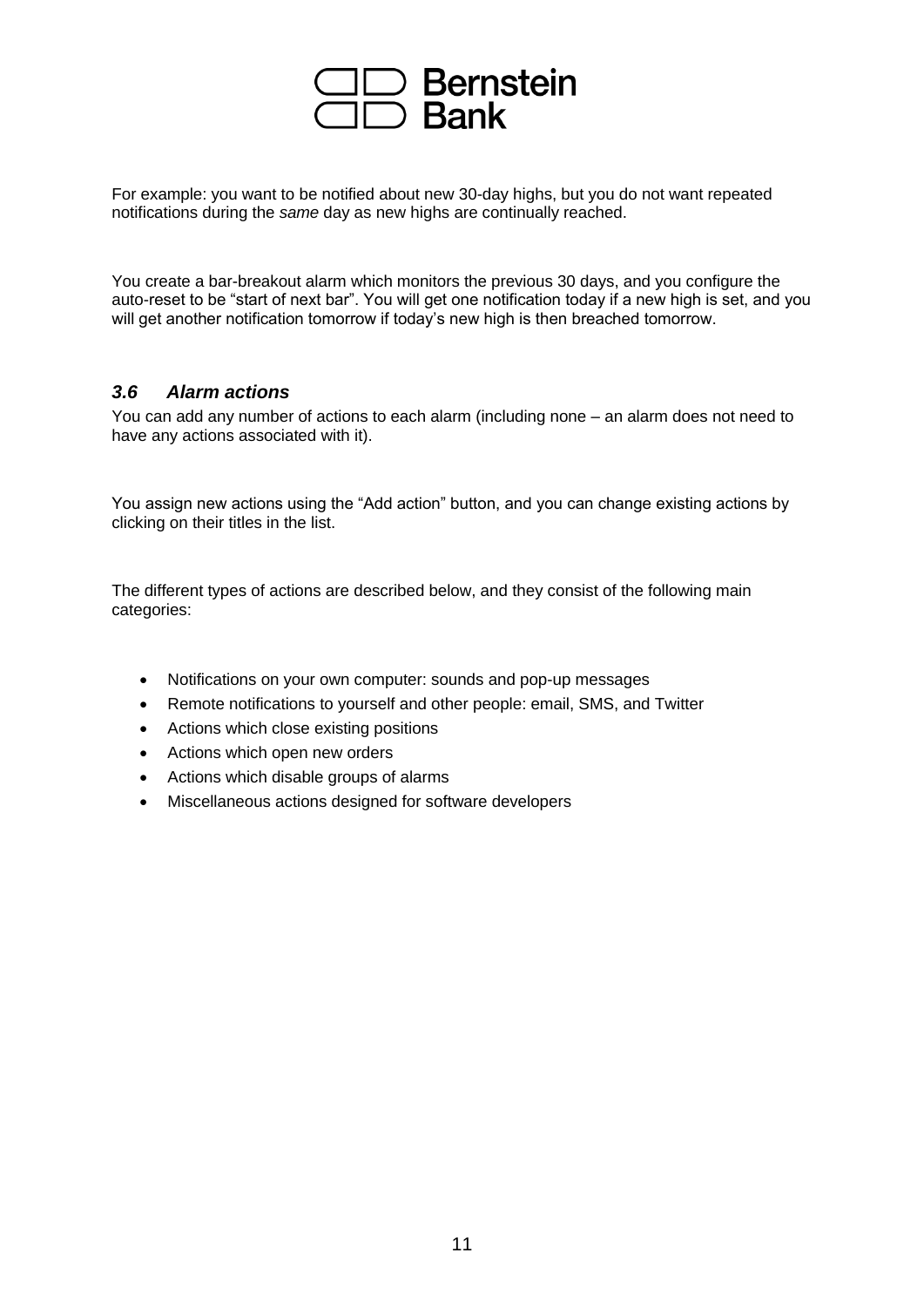

#### <span id="page-11-0"></span>**4. Creating and editing alarm groups**

Alarms are divided up into groups. The groups are just labels, and you can give them any names you want. You can put any type of alarm into any group. (If you want to, you can put an account alarm into a group which you have called "News alarms".)

#### <span id="page-11-1"></span>*4.1 Creating a new group*

You create a new group simply by choosing a new group name when creating a new alarm. For example:

| New alarm<br>Cancel                                 |           |  |  |  |  |
|-----------------------------------------------------|-----------|--|--|--|--|
| <b>Alarm parameters</b>                             |           |  |  |  |  |
| $\vee$ Mid $\vee$ = $\vee$ 1.23456<br><b>EURUSD</b> |           |  |  |  |  |
| <b>Alarm settings</b>                               |           |  |  |  |  |
| Auto-reset:                                         | (None)    |  |  |  |  |
| Group:                                              | New group |  |  |  |  |

In other words, you do not create a new group by itself. Instead, you do the following:

- Click on the **B** button to add an alarm to any *existing* group.
- In the settings for the new alarm, change the name of the group to something new.

#### <span id="page-11-2"></span>*4.2 Editing an alarm group*

You can edit a group of alarms by clicking on the group's name.

You can use these settings to change the name, to change the order in which groups are displayed, and to disable the group of alarms.

You can also assign actions to the group itself (as well as, or instead of, to the individual alarms in the group).

#### <span id="page-11-3"></span>*4.3 Group actions*

You can assign actions to a group of alarms as well as to the individual alarms. For example, you can do the following:

- Create an alarm on a moving-average cross
- Create an alarm on RSI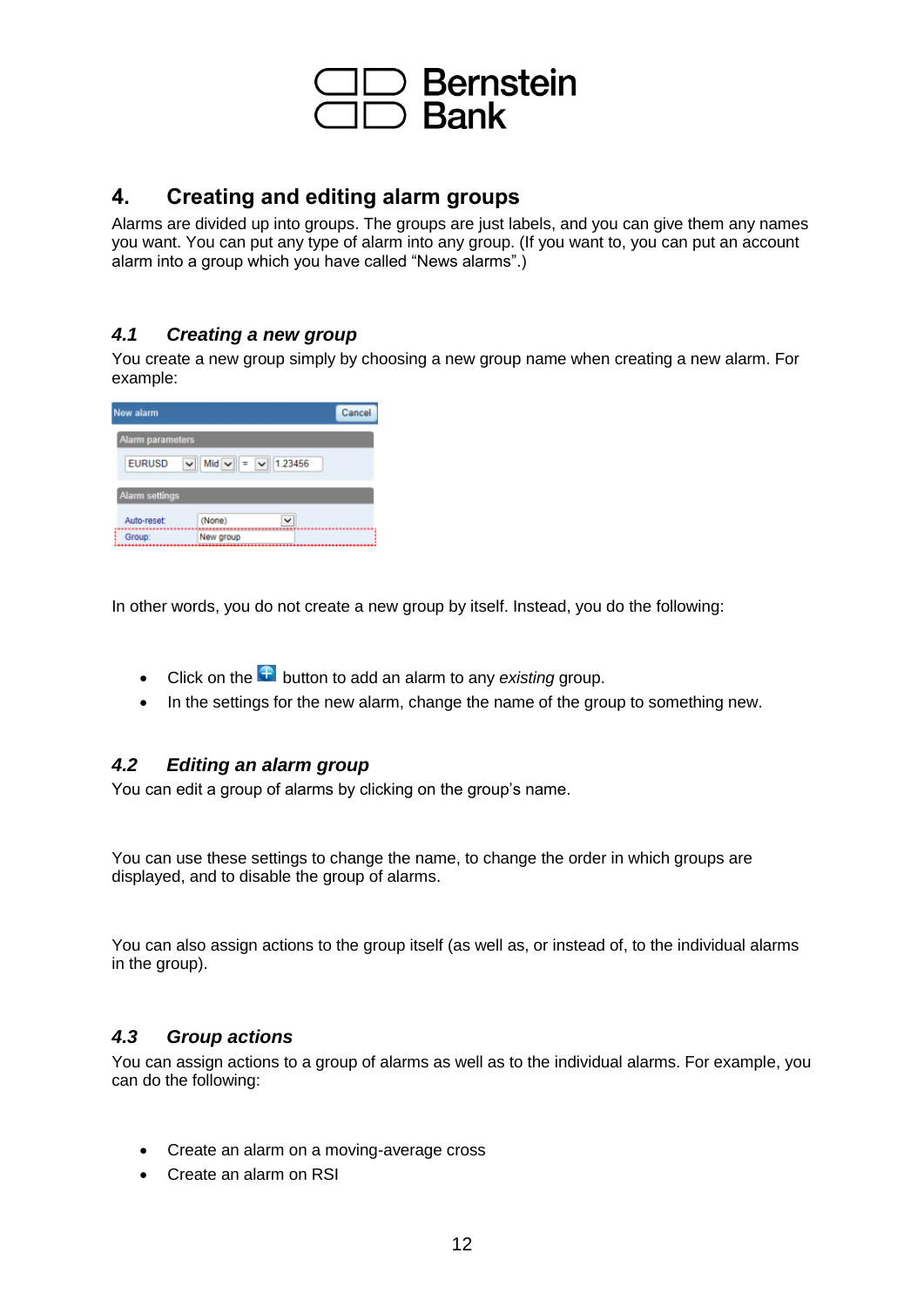

- Create an alarm on MACD
- Use the group actions to do something only when **all** these conditions are **simultaneously** met

If you have defined actions for a group of alarms, then a trigger icon is displayed for the group as well as for the individual alarms:

| Account alarms $\bigoplus$                 | . |
|--------------------------------------------|---|
| Open profit % < -10%<br>$-8.5%$            |   |
| EURUSD M/A H1 20 < 50<br>1.363059 1.364449 |   |

You can configure a group's actions to be carried out under three different circumstances:

- Once all the alarms in the group have been triggered
- When all the alarms in the group are signalled at the same time
- When any single alarm in the group is signalled

#### <span id="page-12-0"></span>**4.3.1 Group actions once all alarms have been triggered**

You can configure a group's actions to be carried out once all the alarms in the group have been triggered. (This does not necessarily mean that the conditions for all the alarms are *currently* met, at the same time.)

For example, you want to discipline yourself to stop trading when things are going badly. You want a reminder when you have had three consecutive losing trades and you have also had open drawdown of more than 3%, but not necessarily at the same time. You do the following:

- Create an alarm on consecutive losses
- Create an alarm on floating P/L
- Create an action for the group which displays a message to yourself
- Set the group's actions to be triggered once all the alarms have been triggered

This will then display the message if the following events happen in **either** order:

- You go more than 3% into loss (even if you later return to profit)
- You have three losing trades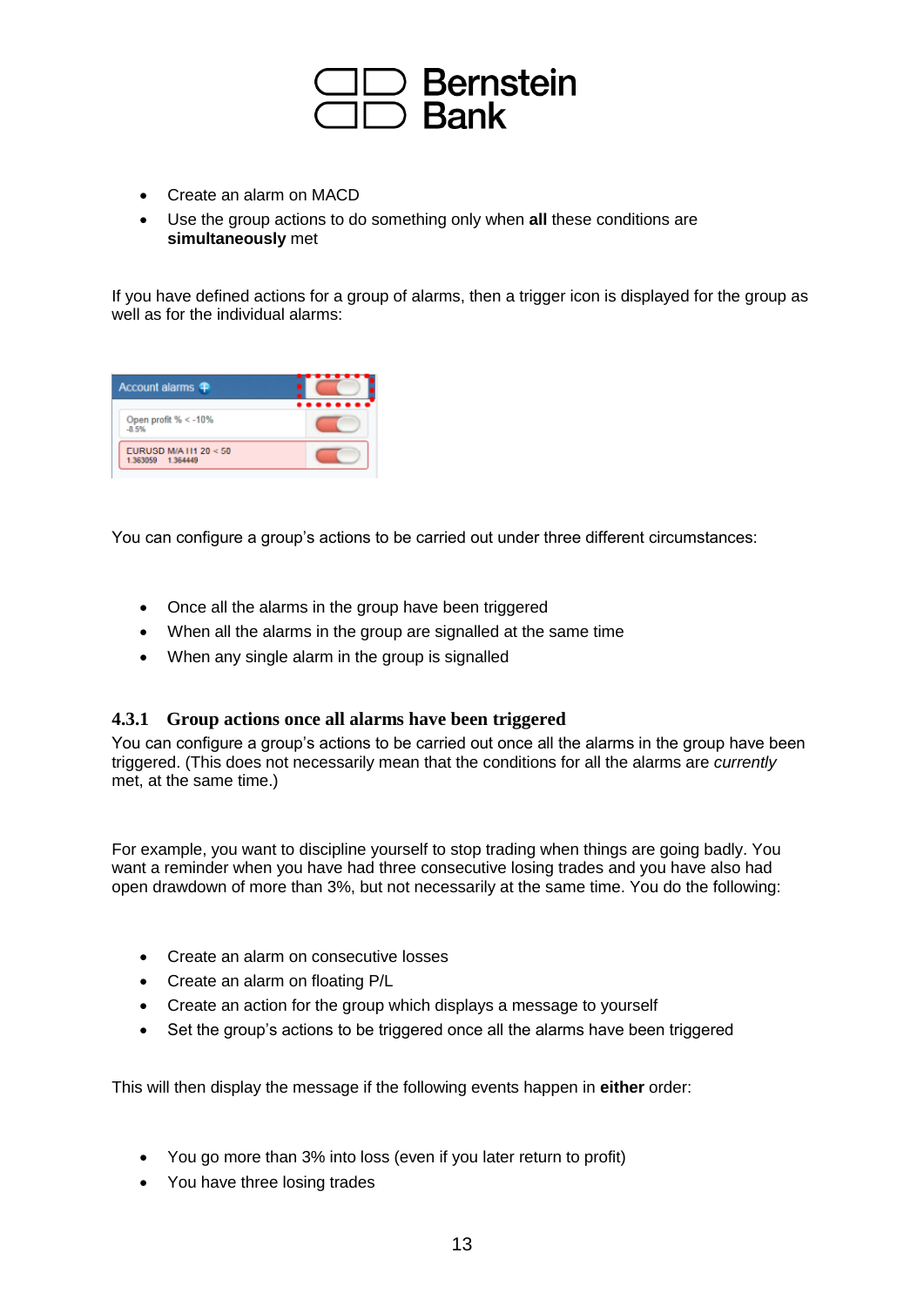

#### <span id="page-13-0"></span>**4.3.2 Group actions when all alarms are currently signalled**

You can configure a group's actions to be carried out when the conditions for all the alarms are met at the same time.

For example: you want to open a new position when RSI on three different timeframes is simultaneously above 70. You do the following:

- Create the three separate alarms for RSI on the different time periods
- Create an action for the group which places a new order
- Set the group's actions to be triggered if all the alarms are currently signalled

#### <span id="page-13-1"></span>**4.3.3 Group actions when any one alarm is signalled**

You can configure a group's actions to be carried out if any one of its alarms is signalled.

For example, you want to place a new order if RSI goes above 70 **or** if MACD crosses above its signal line. You do the following:

- Create an alarm on RSI
- Create an alarm on MACD
- Create an action on the group which places a new order
- Set the group's actions to be triggered if any one alarm is signalled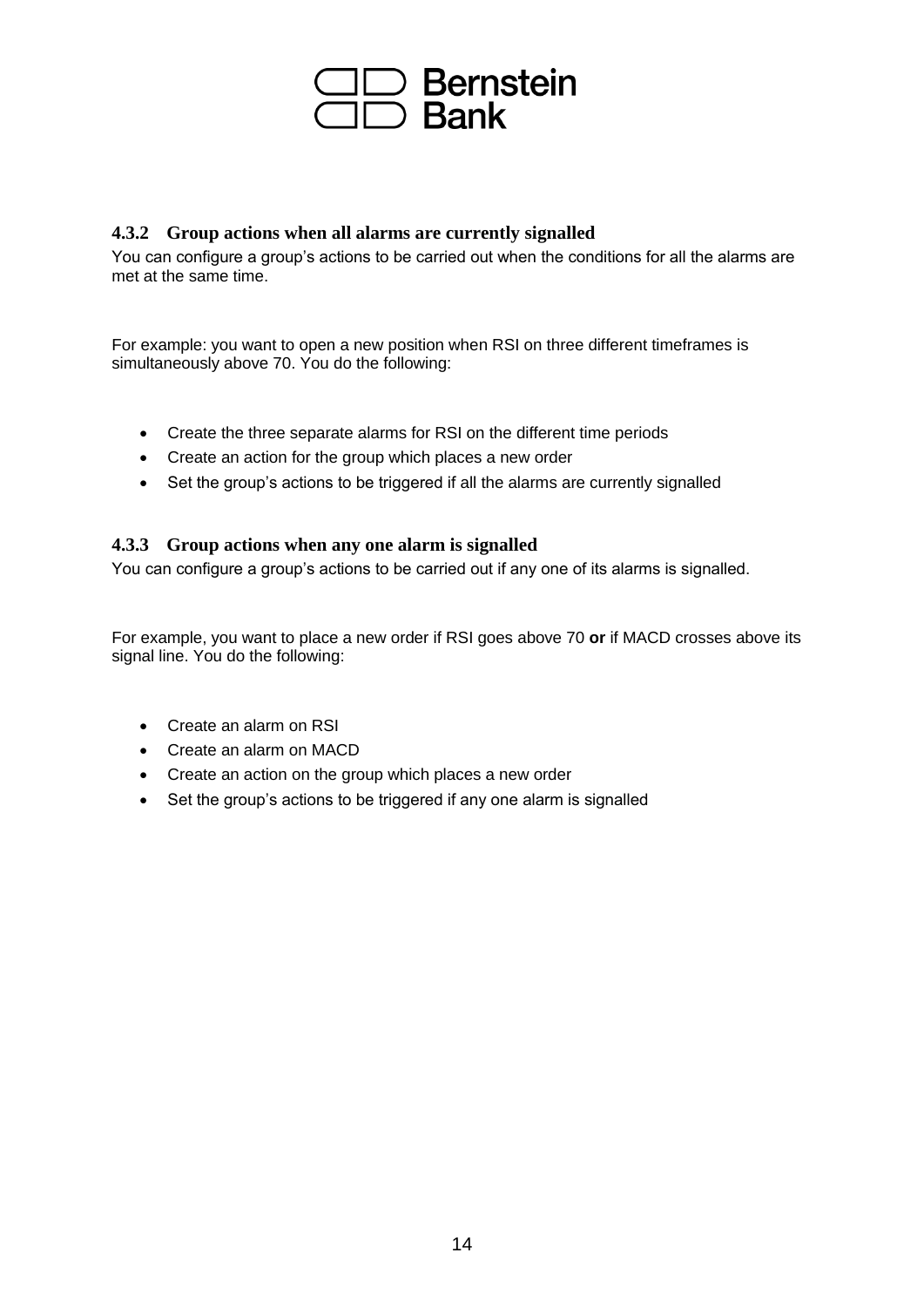

#### <span id="page-14-0"></span>**5. Types of alarm**

#### <span id="page-14-1"></span>*5.1 Price alarms*

#### <span id="page-14-2"></span>**5.1.1 Price level**

The "price level" alarm is triggered simply by an instrument's current price. You simply define whether you are interested in the price going above  $($  >  $)$  or below  $($  <  $)$  a threshold.

#### <span id="page-14-3"></span>**5.1.2 Price change**

The "price change" alarm is triggered if an instrument's price changes by more than a specified amount from the time when you create the alarm. You can configure it to monitor changes in either direction, or to limit it just to rises or just to falls.

#### <span id="page-14-4"></span>**5.1.3 Bar breakout**

The "bar breakout" alarm is triggered if the current price exceeds the high or low of the last N bars – e.g. 30 D1 bars if you are interested in new 30-day highs and lows.

#### <span id="page-14-5"></span>*5.2 Account alarms*

#### <span id="page-14-6"></span>**5.2.1 Account value**

The "account value" alarm can be used to monitor any headline account metric such as balance, equity, floating P/L, margin in use etc. For example, you can use it to create the following alarms:

- Margin usage > 10%
- Open profit < **-**10% (i.e. open drawdown of more than 10%)
- Floating P/L < -2000 (i.e. open loss of more than \$2000)

#### <span id="page-14-7"></span>**5.2.2 Balance change**

The "balance change" alarm is triggered whenever there is any change in the account balance – i.e. a closed trade. You can use it to detect any changes, or you can restrict it so that it only looks at rises (i.e. winning trades) or falls (i.e. losing trades).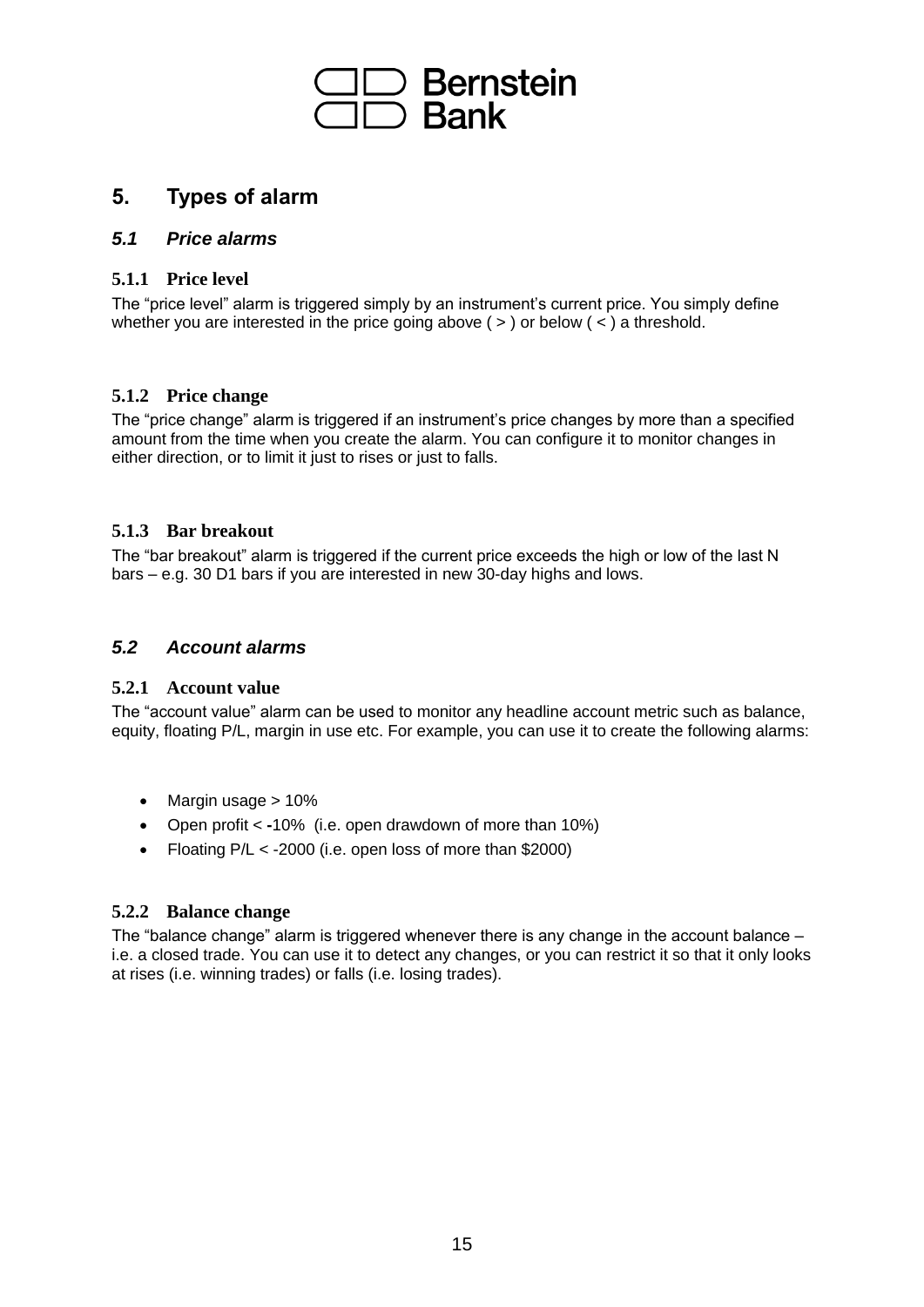## )Bernste<mark>in</mark><br>)Bank

#### <span id="page-15-0"></span>**5.2.3 Consecutive wins**

The "consecutive wins" alarm is triggered by an unbroken sequence of winning trades, e.g. closure of 3 profitable positions without closure of losing positions in the middle of the sequence. On some trading platforms, you can choose between two different ways of doing the count:

- Individual trades. Each open position is counted separately. For example, if you have a basket of three different EUR/USD positions, and you close them at a profit at the same time, then this will count as 3 different (and consecutive) winners.
- Balance changes. The app looks at changes in the balance rather than individual positions. If you have a basket of trades which is closed simultaneously, then these will count as one winning trade, not multiple (consecutive) winning trades

#### <span id="page-15-1"></span>**5.2.4 Consecutive losses**

Same as "consecutive wins", except that it looks for a sequence of losing trades rather than winning trades.

#### <span id="page-15-2"></span>**5.2.5 Win/loss %**

The "win/loss %" alarm calculates the win/loss percentage on closed trades, starting from trades which are closed after the alarm is created. You choose a minimum number of trades before the alarm can become active (so that one single winner is not immediately treated as a win rate of 100%).s

#### <span id="page-15-3"></span>*5.3 Trade activity alarms*

#### <span id="page-15-4"></span>**5.3.1 New position open**

The "new position open" alarm is triggered whenever a new position is opened. You can optionally restrict it to look at one particular symbol (e.g. only EUR/USD).

#### <span id="page-15-5"></span>**5.3.2 New position close**

The "new position close" alarm is triggered whenever a position is closed. You can optionally restrict it to look at one particular symbol (e.g. only EUR/USD).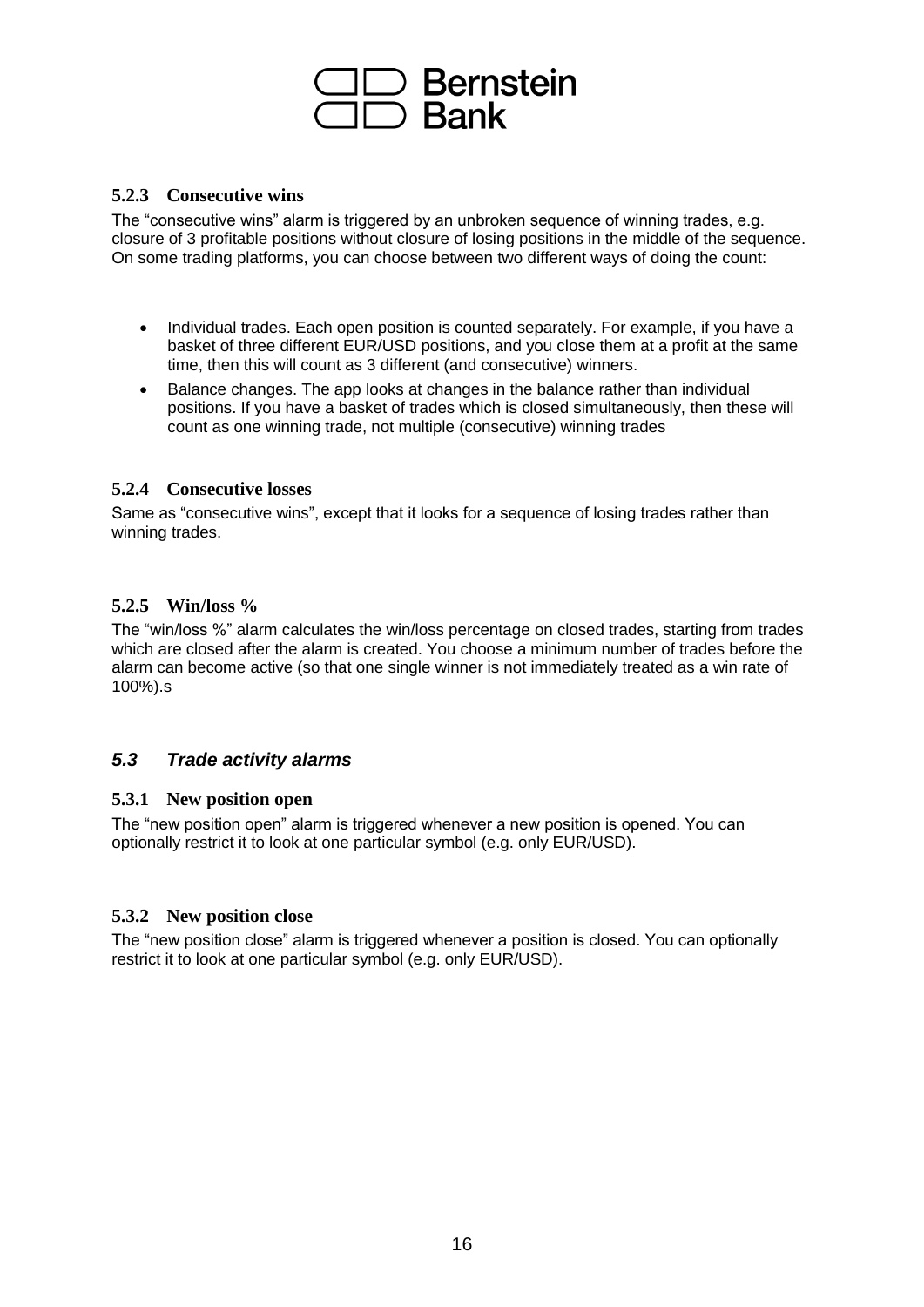### **Bernstein** Bank<br>Rank

#### <span id="page-16-0"></span>**5.3.3 Position floating P/L**

The "position floating P/L" alarm is triggered by the open profit/loss of individual positions. You can use it to trigger actions when an individual position has reached a particular level of cash profit (e.g. > 500) or loss (e.g. < -250).

#### <span id="page-16-1"></span>**5.3.4 Position without stop-loss**

The "position without stop-loss" alarm is triggered by one or more open positions which do not have a stop-loss. You can use it to warn yourself about unprotected positions in the market.

Some platforms require a stop-loss to be created separately after opening a new position. Therefore, the alarm has a parameter which lets you control how quickly it goes off after detecting a new position.

#### <span id="page-16-2"></span>*5.4 Time alarms*

#### <span id="page-16-3"></span>**5.4.1 Timer countdown**

The "timer countdown" is a simple alarm which goes off after a specified timeout, e.g. 5 minutes. (You can create an alarm which goes off *every* 5 minutes by using a countdown with immediate auto-reset.)

#### <span id="page-16-4"></span>**5.4.2 Time of day**

The "time of day" alarm goes off at a specific time according to your local clock.

The time of day is interpreted based on the current time when you create the alarm. For example, if you create an alarm for 3am when it is currently 2pm, then the alarm will be treated as 3am tomorrow (and not 3am today, causing the alarm to go off immediately).

#### <span id="page-16-5"></span>*5.5 News alarms*

#### <span id="page-16-6"></span>**5.5.1 Economic calendar**

The "economic calendar" alarm is triggered by pending events in the economic calendar (e.g. NFP). You can use it to warn yourself in advance of major announcements which may affect your trading activity.

You can use the alarms parameters to choose between different providers of calendar data, what impact of events to alert about, and how long before each event to trigger the alarm.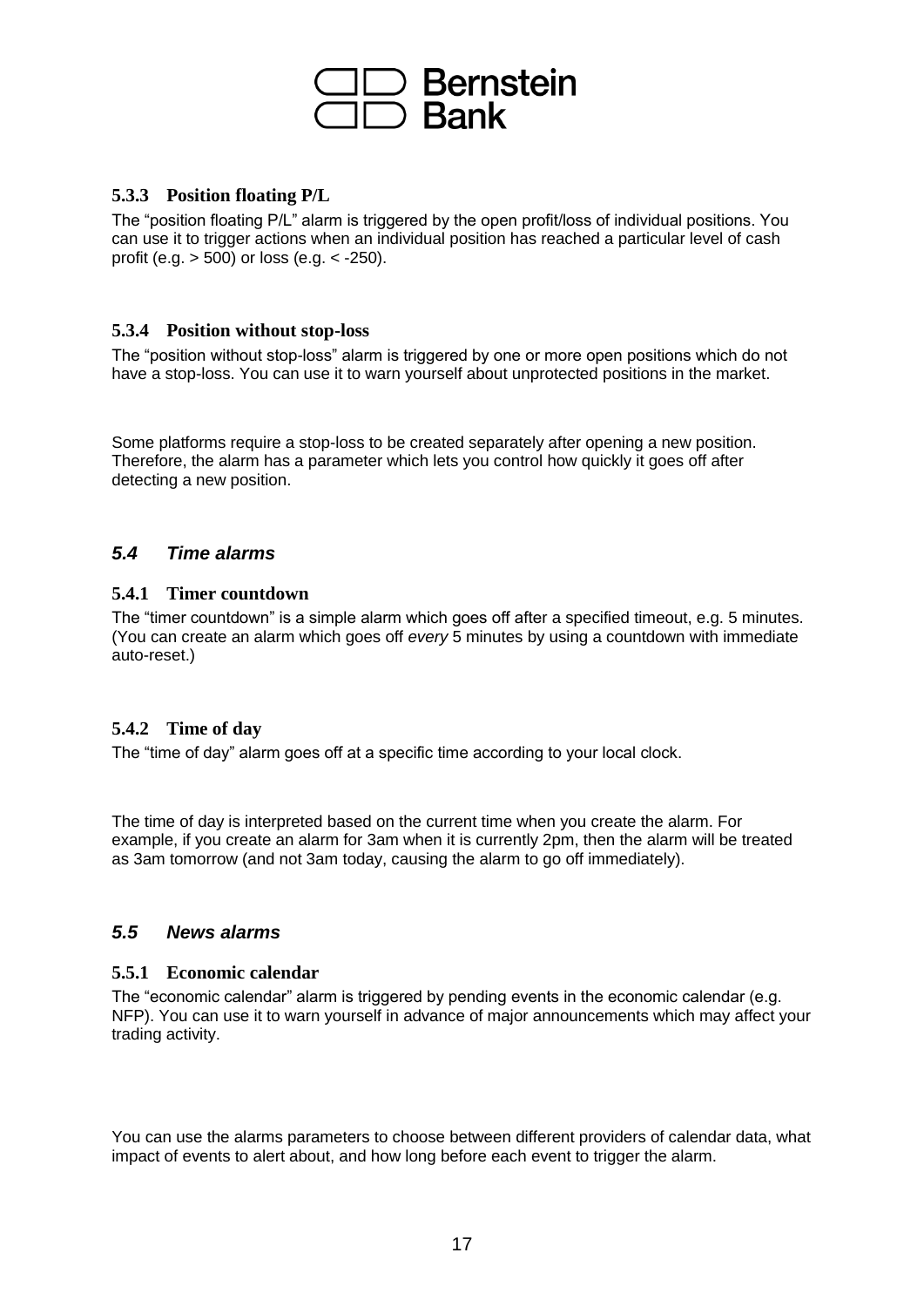### **Bernstein Bank**

#### <span id="page-17-0"></span>**5.5.2 Sentiment**

The "sentiment" alarm is triggered by current market sentiment in terms of the number of traders who are currently long/short in a symbol. For example, you can use the alarm to alert yourself when fewer than 20% of traders are long USD/JPY.

You can choose between different providers of sentiment data. The symbols for which sentiment is available will depend on the data provider; usable sentiment data is only available for heavily traded instruments.

#### <span id="page-17-1"></span>*5.6 Technical indicators*

Many of the technical-indicator alarms have two standard parameters: price-type and bar-shift.

Price-type determines the type of price to use in the indicator calculation: each bar's close; or its median price (average of high and low); or the average of high, low and close.

Bar-shift determines whether the calculation looks at the current in-progress bar, or whether the calculation is shifted back to ignore one or more bars. For example, in order to ignore movingaverage crosses during the current bar, which may cross back again before the bar ends, set the shift value to 1.

#### <span id="page-17-2"></span>**5.6.1 Moving average cross-over**

The "moving average cross-over" alarm is triggered by one simple moving average crossing another. You can choose the number of bars for each moving average (e.g. 20 and 50), the bar timeframe (e.g. H1), whether you want long crosses  $(>)$  or short crosses  $(>)$ , and the price to use.

#### <span id="page-17-3"></span>**5.6.2 Bollinger band**

The "Bollinger band" alarm is triggered by the price moving outside Bollinger bands.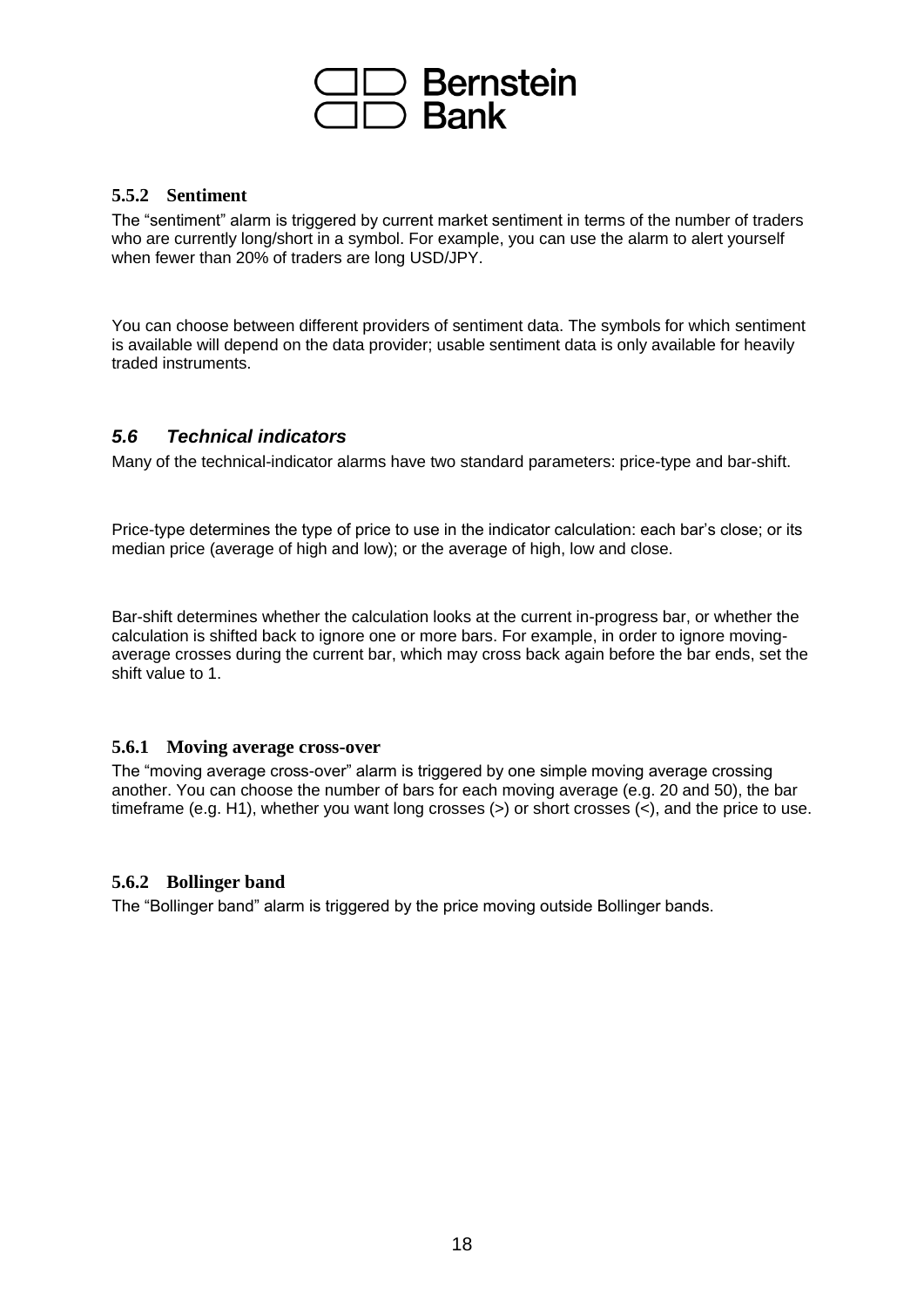### **Bernstein Bank**

#### <span id="page-18-0"></span>**5.6.3 Swing point**

The "swing point" alarm is triggered by the formation of new swing points. The rule for swing points uses the "fractal" definition from MT4/5 and elsewhere: a group of 5 (or 3 or 7) bars where the middle bar is the highest or lowest.

The "swing point" alarm only looks at completed bars. It does not inspect the current bar, and therefore it does not get triggered by swing points which can be cancelled later in the bar by setting a new high or low.

#### <span id="page-18-1"></span>**5.6.4 Stochastic**

The "stochastic" alarm is triggered by values of the stochastic oscillator indicator. You define the parameters for the calculation in the usual way (i.e. %K, %D, and slowing), and you can then choose different types of alarm: either %K crossing %D, or %K or %D crossing an absolute level such as 65.

#### <span id="page-18-2"></span>**5.6.5 MACD**

The "MACD" alarm is triggered by values of the MACD indicator. You define the parameters for the calculation in the usual way (i.e. the periods for the two moving averages, and the signal period), and you can then choose different types of alarm: either MACD crossing its signal line, or MACD or the signal crossing absolute values such as -0.0020.

#### <span id="page-18-3"></span>**5.6.6 Relative Strength Index**

The "Relative Strength Index" alarm is triggered by values of the RSI indicator. You define the parameters for the calculation, and set a threshold such as "above 70" (> 70) or "below 20" (< 20).

#### <span id="page-18-4"></span>**5.6.7 Average true range**

The "average true range" alarm is triggered by values of the ATR indicator (Wilder definition). You define the parameters for the calculation and set a threshold such as 0.01.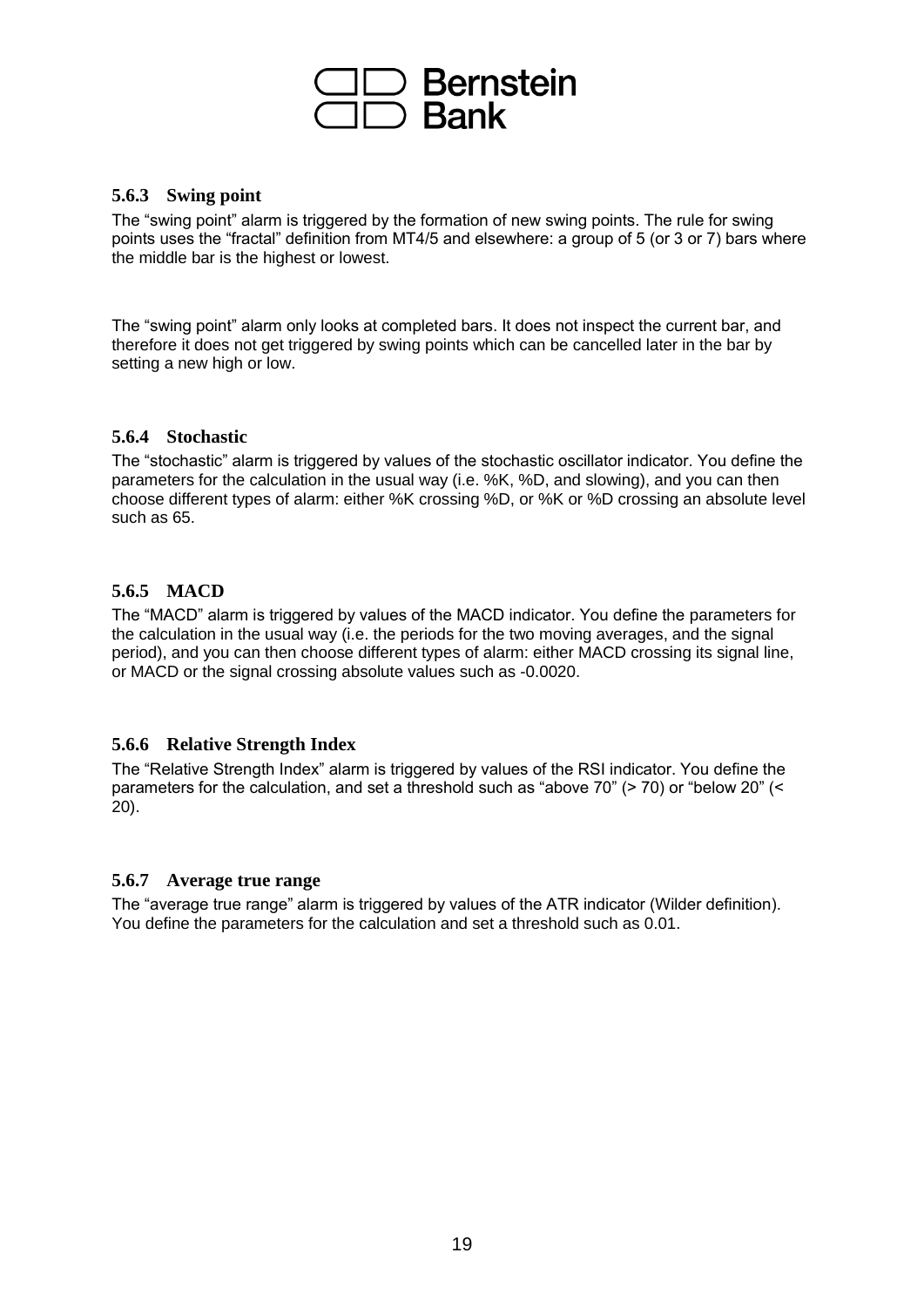

#### <span id="page-19-0"></span>**6. Types of action**

All text parameters for actions – e.g. messages, URLs – can use variables described below. For example, the default text for a pop-up alert window uses the variables {DATE} and {TIME} which are replaced by the current date and time.

#### <span id="page-19-1"></span>*6.1 Notifications*

#### <span id="page-19-2"></span>**6.1.1 Play sound**

Plays one of the sounds on the list – please make sure that your computer's speakers are turned on!

#### <span id="page-19-3"></span>**6.1.2 Show pop-up alert**

Displays a pop-up alert window. The default text for the alert uses variables to show the current date and time, the alarm's caption, and the alarm's current value (e.g. margin usage, or a price)

#### <span id="page-19-4"></span>*6.2 Email and Twitter*

#### <span id="page-19-5"></span>**6.2.1 Send email**

Sends email to a **single** email recipient. You can send to a group of addresses by creating a mailing list in a service such as Google Groups. The email is sent to you from the app's own email address. You can then automatically forward this to other people, from your own email address, by setting up rules in your email software (e.g. Outlook) or web service (e.g. Gmail).

#### <span id="page-19-6"></span>**6.2.2 Send tweet**

Sends a status update to a Twitter account. You need to authorise the app to use your Twitter account by clicking on the button and logging in to Twitter. (The app does **not** then know your Twitter password.)

#### <span id="page-19-7"></span>**6.2.3 Send SMS**

Sends an SMS message. You need to choose an SMS provider and register with them. The list of available providers may depend on your broker and/or trading platform. When you register with any of the SMS providers, they will give you a set of credentials (e.g. an "API key" and "API secret") which you need to enter as parameters for the SMS action in the app.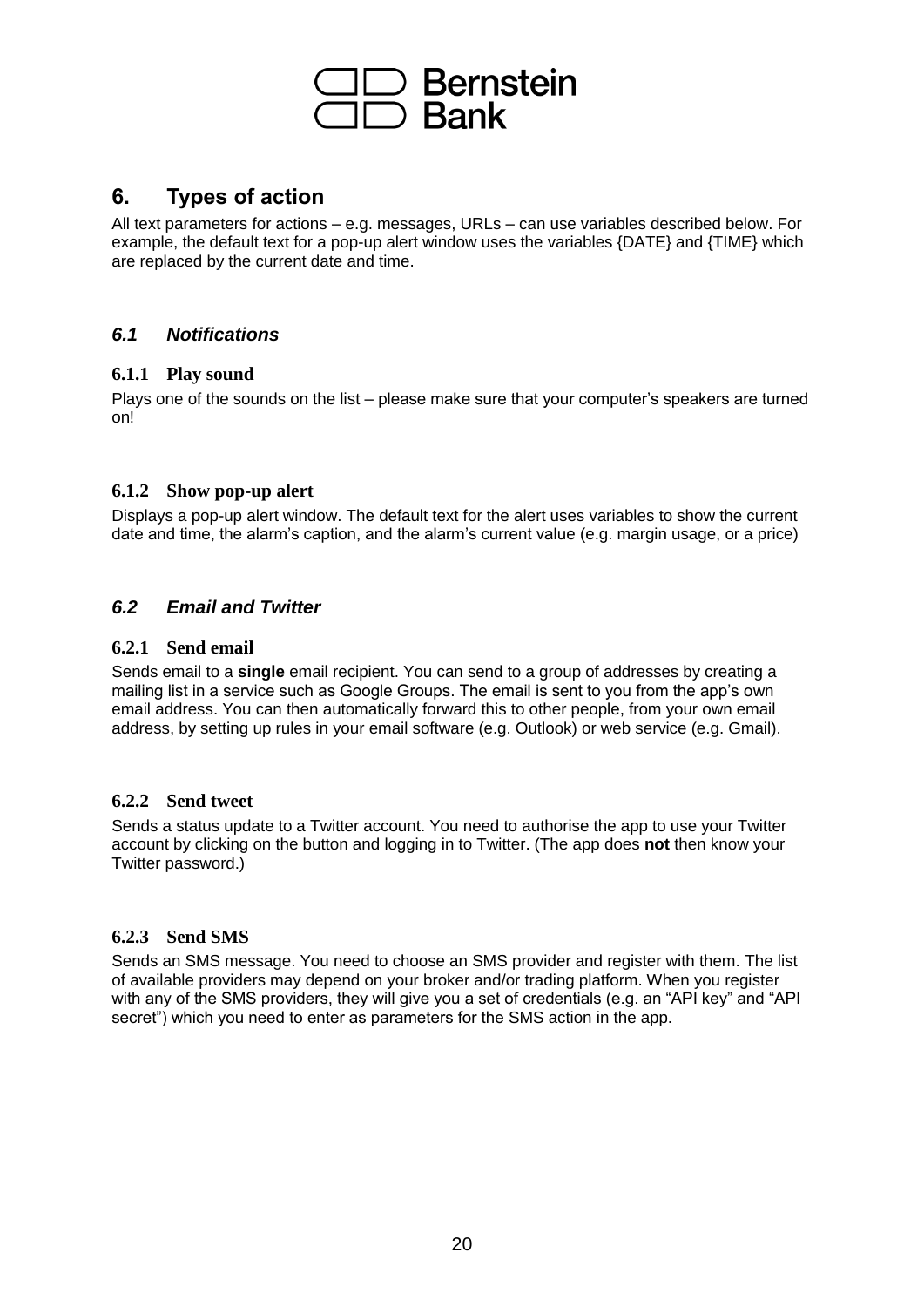

#### <span id="page-20-0"></span>*6.3 Close positions*

#### <span id="page-20-1"></span>**6.3.1 Close everything**

Closes all trading activity on the account: all open positions **and** all pending orders.

#### <span id="page-20-2"></span>**6.3.2 Close profitable positions**

Closes all open positions which are currently in profit.

#### <span id="page-20-3"></span>**6.3.3 Close losing positions**

Closes all open positions which are currently in loss.

#### <span id="page-20-4"></span>**6.3.4 Close symbol**

Closes all open positions and pending orders for a specific symbol, e.g. EUR/USD

#### <span id="page-20-5"></span>*6.4 New-order actions*

#### <span id="page-20-6"></span>**6.4.1 Place market order**

Places a new market (buy or sell) order. The volume is entered either as a number of lots (e.g. 0.10) or as a cash amount (e.g. 10,000) depending on your trading platform.

If you turn on the "non-hedging mode" option then the order is offset against any existing position in the opposite direction. For example: if you buy 0.3 lots and you are currently short 0.1 lots, then the open sell position will be closed and a new buy order will be placed for 0.2 lots.

Please note that the ability to set a stop-loss or take-profit on the new order is not available, and is disabled, on some trading platforms.

#### <span id="page-20-7"></span>**6.4.2 Place pending order**

Places a new pending (stop or limit) order. The volume is entered either as a number of lots (e.g. 0.10) or as a cash amount (e.g. 10,000) depending on your trading platform.

The entry price for order can either be a fixed price, or it can be a number of pips from the current price. For example: a sell-stop 20 pips from the current price means 20 pips above the current bid price.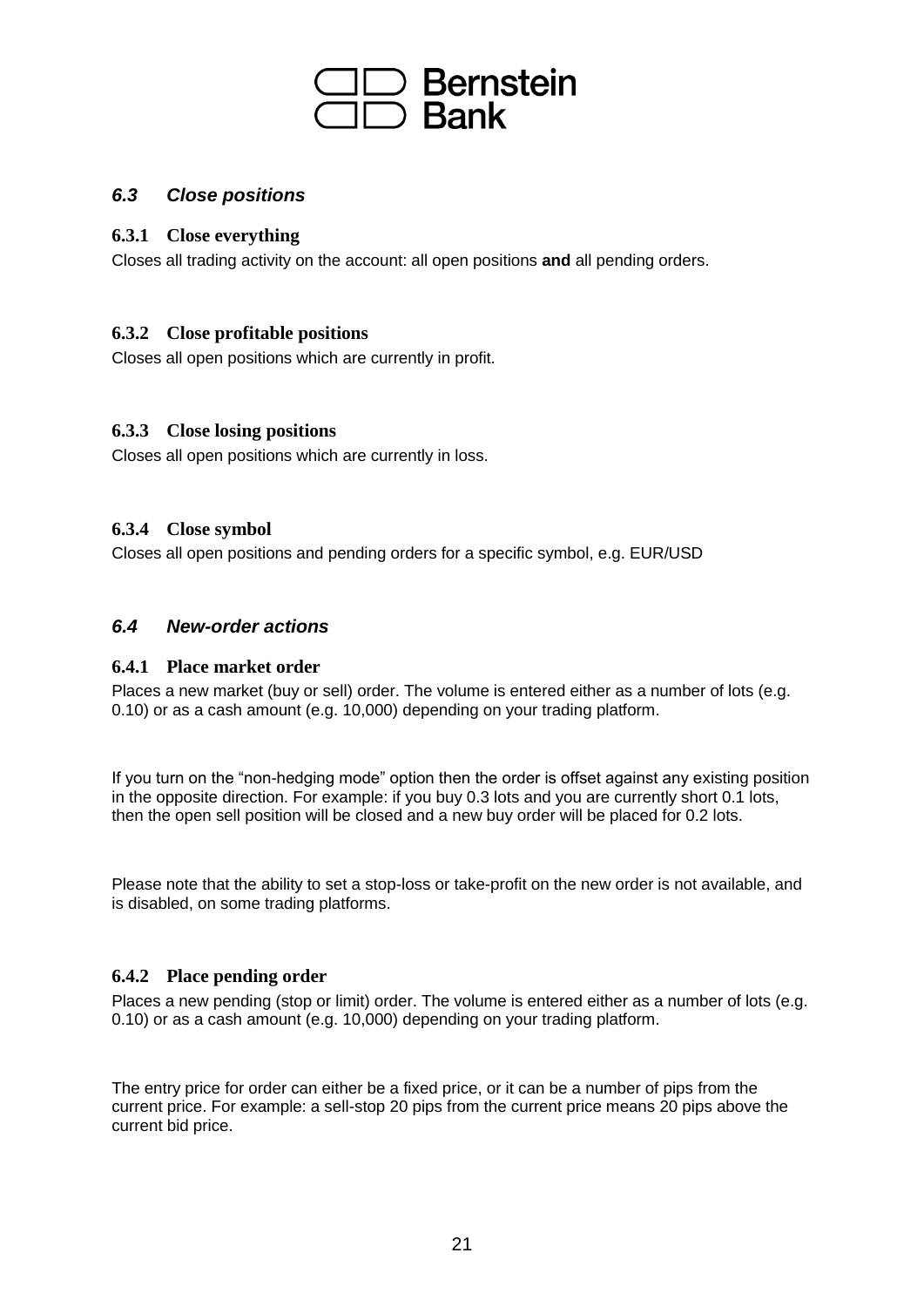## Bernstein<br>Bank

Please note that the ability to set a stop-loss or take-profit on the new order is not available, and is disabled, on some trading platforms.

#### <span id="page-21-0"></span>*6.5 Miscelleaneous actions*

#### <span id="page-21-1"></span>**6.5.1 Open web page**

Opens the specified URL in your web browser when the alarm is triggered.

#### <span id="page-21-2"></span>**6.5.2 Send web request**

Intended for use by software developers. Does an HTTP GET request to the specified URL. This can be used by developers as a way of running a bespoke action on their web server when an alarm is triggered.

#### <span id="page-21-3"></span>*6.6 Alarm Manager actions*

#### <span id="page-21-4"></span>**6.6.1 Disable the alarm's group**

Disables the group to which the alarm belongs. This can be used to create a "one-cancels-all" groups of alarms where the first alarm to be triggered prevents any other alarms in the same group from being triggered.

#### <span id="page-21-5"></span>**6.6.2 Disable all groups of alarms**

Disables all groups of alarms; i.e. prevents any further actions being triggered in the Alarm Manager until the groups are manually re-enabled.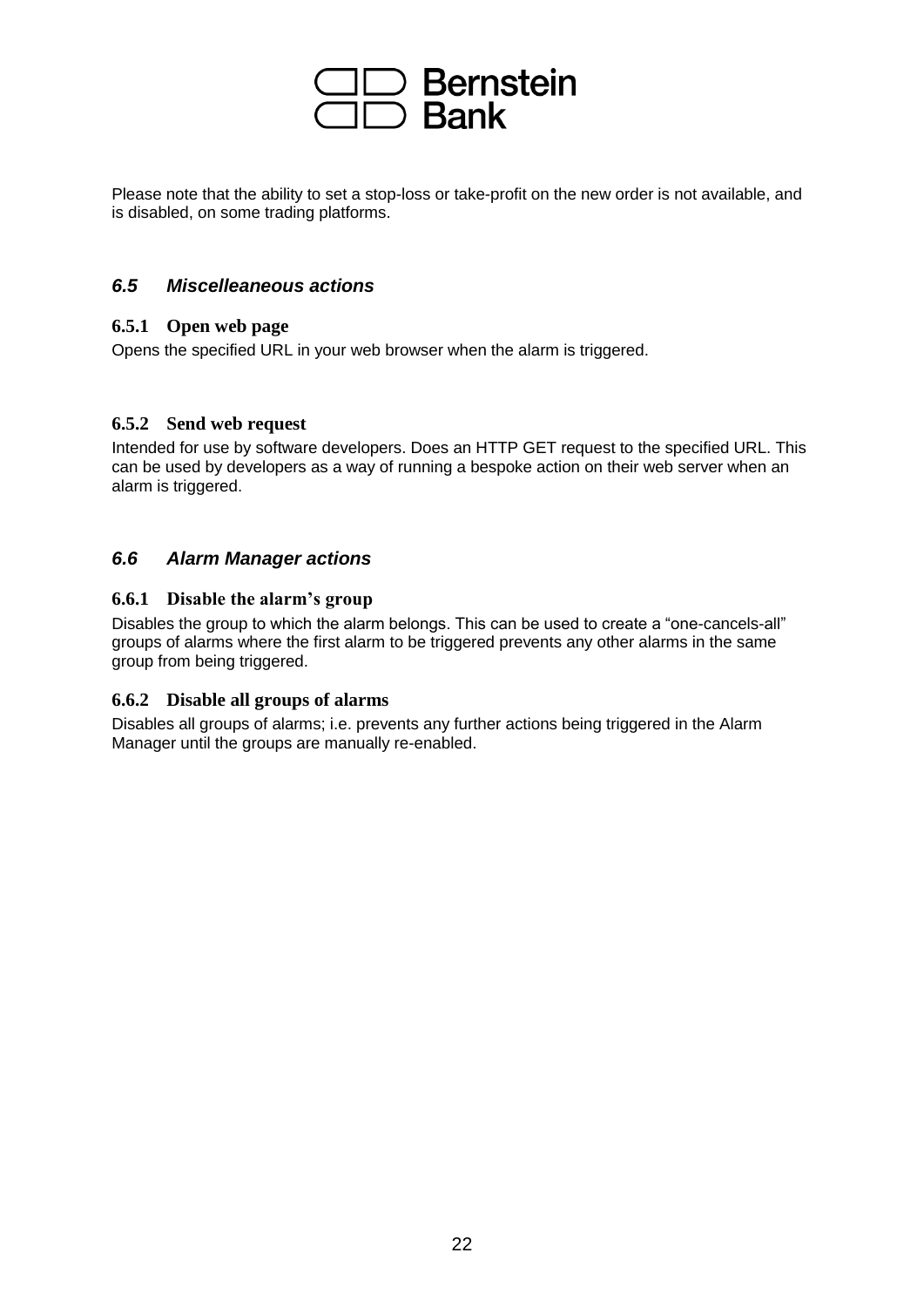

#### <span id="page-22-0"></span>**7. Text variables**

All the text parameters used in actions can contain variables which are replaced before the text is used.

For example, you can set the text of a pop-up alert, or an email, or a tweet to Your account equity is {ACCEQUITY} and this will be converted to something such as Your account equity is 15224.97 before sending/displaying.

#### <span id="page-22-1"></span>*7.1 Standard variables*

The following variables can be used with any type of alarm:

| <b>Variable</b>     | <b>Description/replacement</b>                                                                                                   |
|---------------------|----------------------------------------------------------------------------------------------------------------------------------|
| {CAPTION}           | Caption which describes the alarm, such as "Margin use % ><br>10"                                                                |
| {LATEST}            | Current value of the alarm, such as the current margin usage, or<br>the current price                                            |
| {ALARMSYMBOL}       | The trading symbol which the alarm is monitoring. Only<br>applicable to alarms such as technical indicators and price<br>alarms. |
| {DATE}              | <b>Current date</b>                                                                                                              |
| {TIME}              | <b>Current time</b>                                                                                                              |
| {ACCBALANCE}        | Account balance                                                                                                                  |
| {ACCEQUITY}         | Account equity                                                                                                                   |
| {ACCFLOATINGPL}     | Floating profit/loss on the account (i.e. loss as a negative<br>number)                                                          |
| {ACCMARGINUSED}     | Margin in use (cash)                                                                                                             |
| {ACCMARGINFREE}     | Margin free (cash)                                                                                                               |
| {ACCMARGINUSE%}     | Margin in use (percentage)                                                                                                       |
| {ACCMARGINFREE%}    | Margin free (percentage)                                                                                                         |
| {ACCFLOATING%}      | Open profit/loss as a percentage of balance                                                                                      |
| {OPENPOSITIONCOUNT} | Number of open positions on the account                                                                                          |
| {PENDINGORDERCOUNT} | Number of pending orders on the account                                                                                          |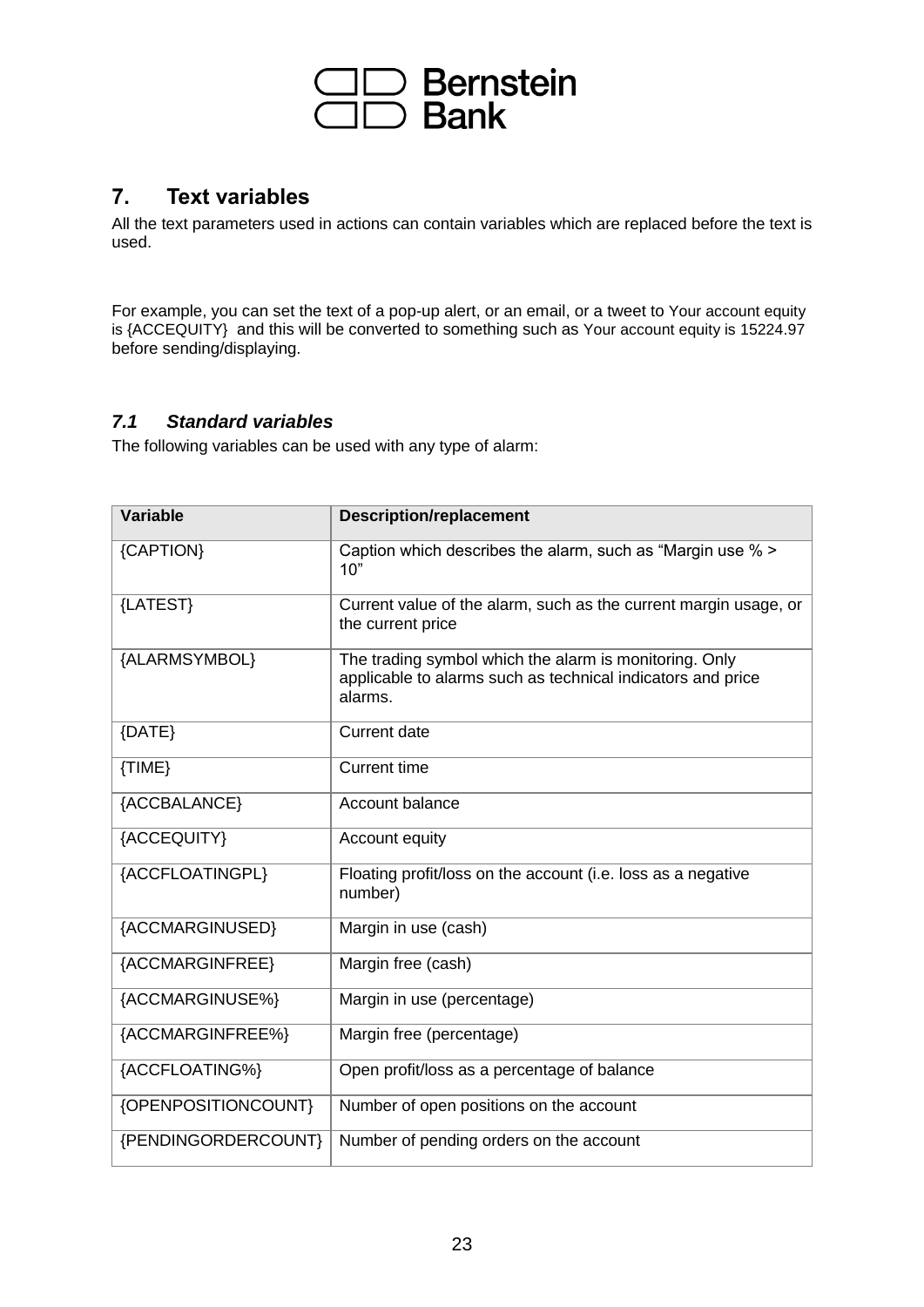

#### <span id="page-23-0"></span>*7.2 Variables which are specific to types of alarm*

Some types of alarm understand extra variables in addition to the standard ones.

Alarms on position activity (new positions, closed positions, position P/L, missing stop-loss) understand the following variables which are specific to the position which triggers the alarm:

| <b>Variable</b> | <b>Description/replacement</b>                                                     |
|-----------------|------------------------------------------------------------------------------------|
| {POSSYMBOL}     | Trading symbol of the position, e.g. EUR/USD                                       |
| {POSTICKET}     | Trading platform's ticket number for the position                                  |
| {POSOPENPRICE}  | Open price of the position                                                         |
| {POSCLOSEPRICE} | Closing price of the position (or current price for open positions)                |
| {POSSL}         | Stop-loss price on the position, or zero                                           |
| {POSTP}         | Take-profit price on the position, or zero                                         |
| {POSACTION}     | Type of position: buy or sell                                                      |
| {POSVOLUME}     | Trading volume – always in cash terms (e.g. 10000) rather than lots<br>(e.g. 0.10) |
| {POSLOTS}       | Trading volume in lots                                                             |

Other miscellaneous variables which can be used with some alarms are as follows:

| <b>Variable</b> | <b>Description/replacement</b>                                                                |
|-----------------|-----------------------------------------------------------------------------------------------|
| {BALANCECHANGE} | For the balance change alarm, the cash size of the balance<br>change which triggers the alarm |